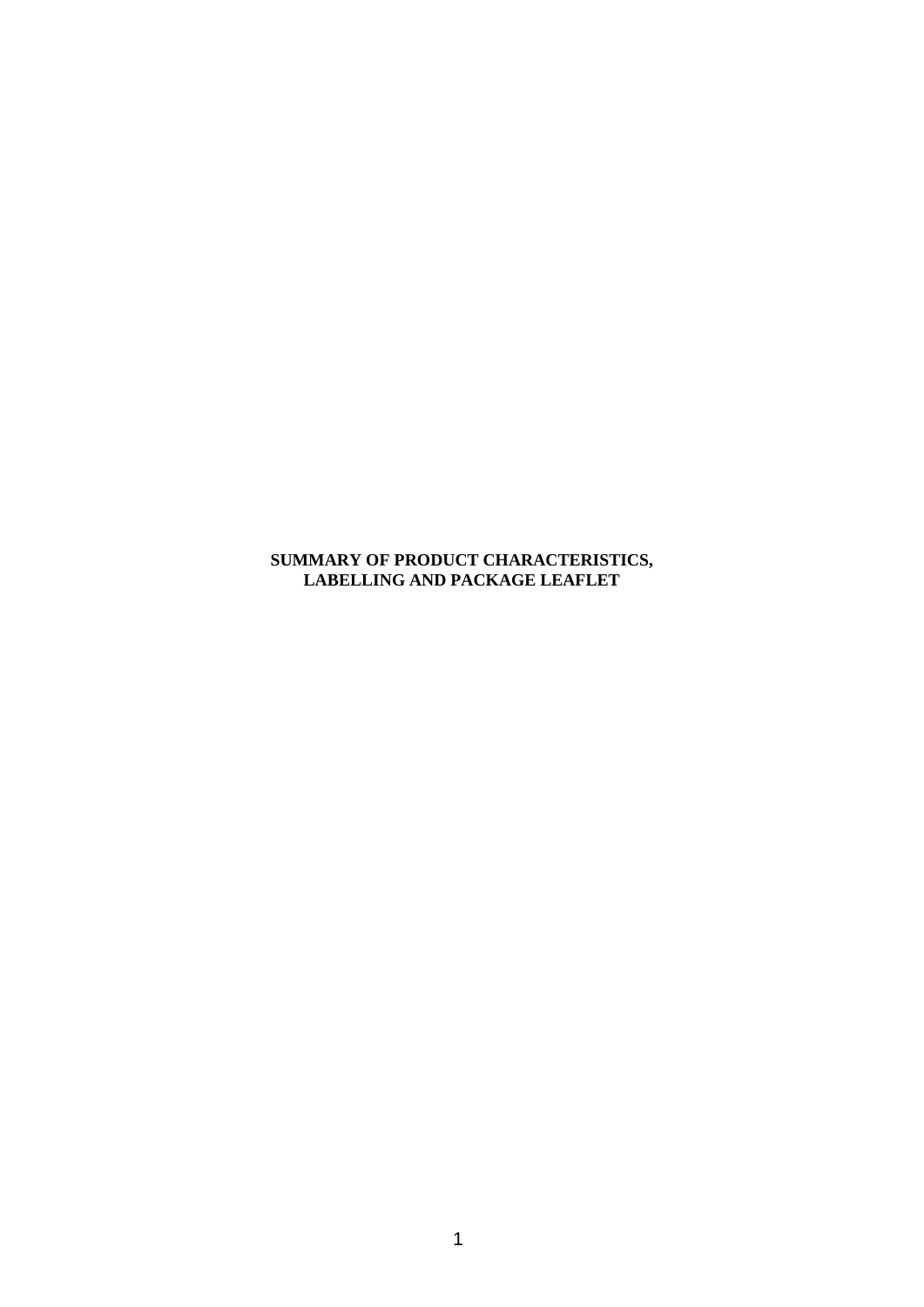**SUMMARY OF PRODUCT CHARACTERISTICS**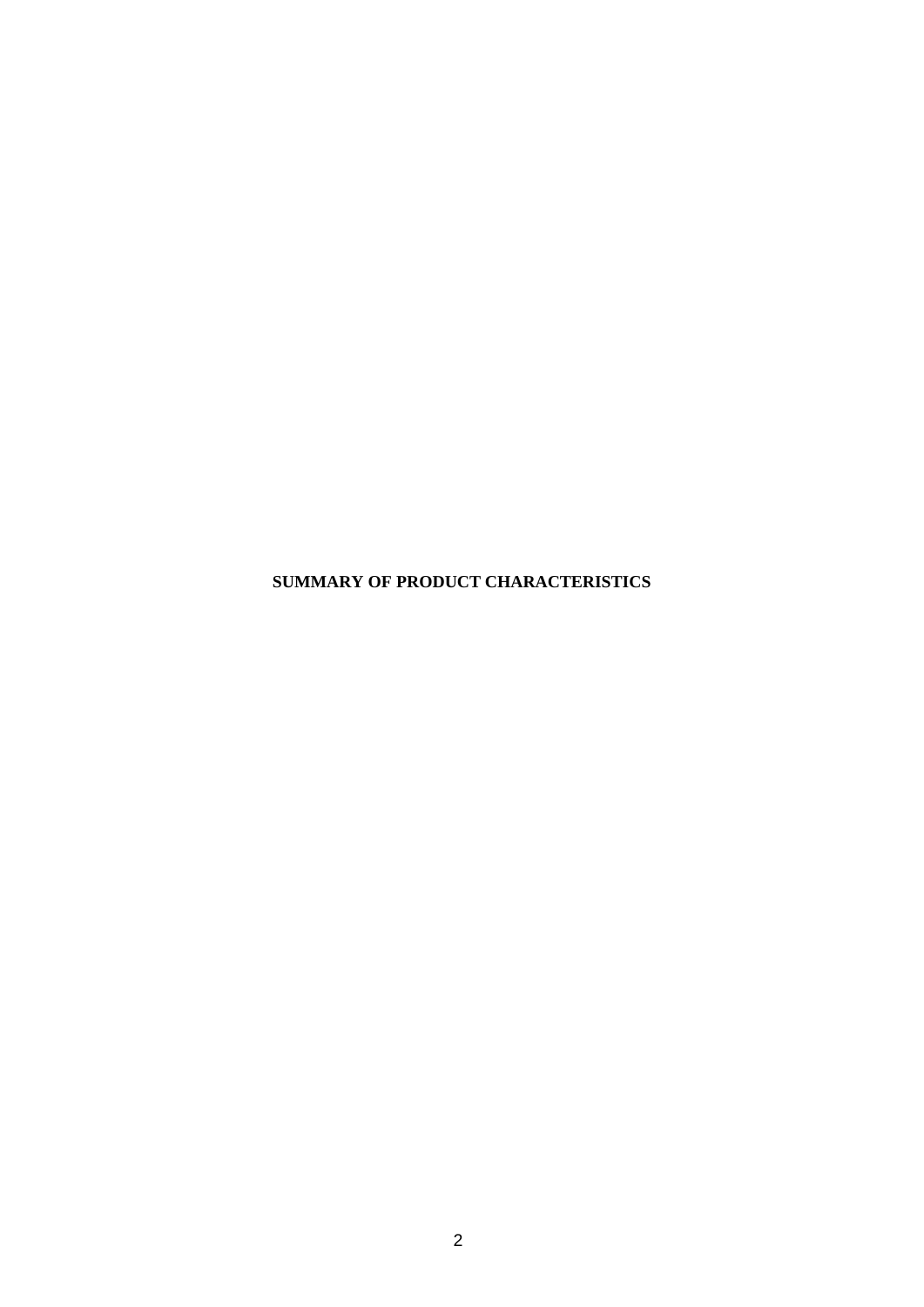# **1. NAME OF THE MEDICINAL PRODUCT**

Nebido 1000 mg/4ml solution for injection

# **2. QUALITATIVE AND QUANTITATIVE COMPOSITION**

Each ml solution for injection contains 250 mg testosterone undecanoate corresponding to 157.9 mg testosterone.

Each ampoule / vial with 4 ml solution for injection contains 1000 mg testosterone undecanoate corresponding to 631.5 mg testosterone.

Excipient with known effect: 2000 mg benzyl benzoate per ampoule / vial.

For the full list of excipients, see section 6.1.

# **3. PHARMACEUTICAL FORM**

Solution for injection

Clear, yellowish oily solution

# **4. CLINICAL PARTICULARS**

### **4.1 Therapeutic indications**

Testosterone replacement therapy for male hypogonadism, when testosterone deficiency has been confirmed by clinical features and biochemical tests (see section 4.4).

# **4.2 Posology and method of administration**

### **Posology**

One ampoule / vial of Nebido (corresponding to 1000 mg testosterone undecanoate) is injected every 10 to 14 weeks. Injections with this frequency are capable of maintaining sufficient testosterone levels and do not lead to accumulation.

### Start of treatment

Serum testosterone levels should be measured before start and during initiation of treatment. Depending on serum testosterone levels and clinical symptoms, the first injection interval may be reduced to a minimum of 6 weeks as compared to the recommended range of 10 to 14 weeks for maintenance. With this loading dose, sufficient steady state testosterone levels may be achieved more rapidly.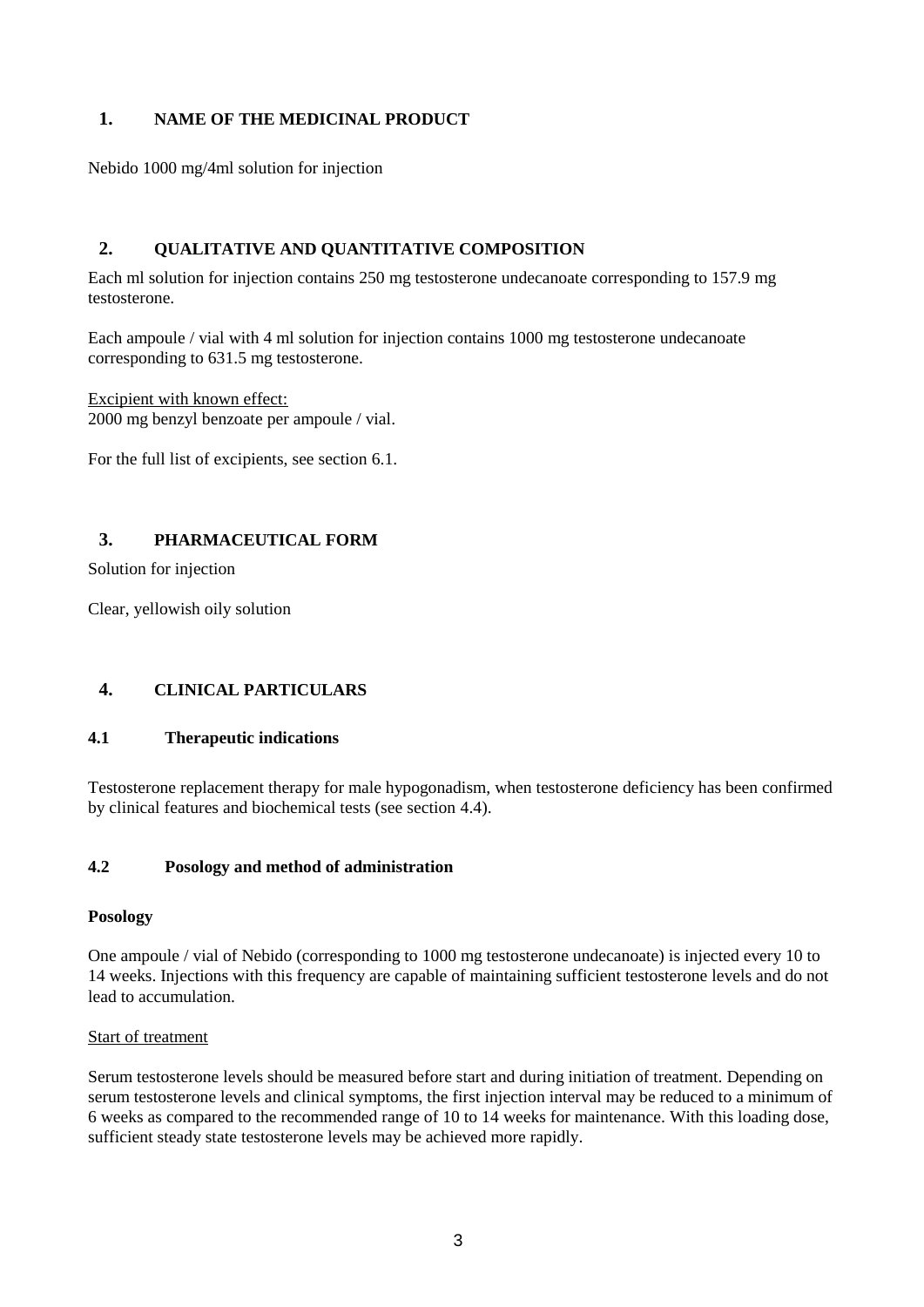### Maintenance and individualisation of treatment

The injection interval should be within the recommended range of 10 to 14 weeks. Careful monitoring of serum testosterone levels is required during maintenance of treatment. It is advisable to measure testosterone serum levels regularly. Measurements should be performed at the end of an injection interval and clinical symptoms considered. These serum levels should be within the lower third of the normal range. Serum levels below normal range would indicate the need for a shorter injection interval. In case of high serum levels an extension of the injection interval may be considered.

# **Special populations**

### Paediatric population

Nebido is not indicated for use in children and adolescents and it has not been clinically evaluated in males under 18 years of age (see section 4.4)

### Geriatric patients

Limited data do not suggest the need for a dosage adjustment in elderly patients (see section 4.4).

### Patients with hepatic impairment

No formal studies have been performed in patients with hepatic impairment. The use of Nebido is contraindicated in men with past or present liver tumours (see section 4.3).

### Patients with renal impairment

No formal studies have been performed in patients with renal impairment.

### **Method of administration**

For intramuscular use.

The injections must be administered very slowly (over two minutes). Nebido is strictly for intramuscular injection. Care should be taken to inject Nebido deeply into the gluteal muscle following the usual precautions for intramuscular administration. Special care must be taken to avoid intravasal injection (see section 4.4 under "Application"). The contents of an ampoule / vial are to be injected intramuscularly immediately after opening. (For the ampoule see section 6.6 for instructions on opening the ampoule safely).

### **4.3 Contraindications**

The use of Nebido is contraindicated in men with:

- androgen-dependent carcinoma of the prostate or of the male mammary gland
- past or present liver tumours
- hypersensitivity to the active substance or to any of the excipients (listed in section 6.1)

The use of Nebido in women is contraindicated.

### **4.4 Special warnings and precautions for use**

Nebido is not recommended for use in children and adolescents.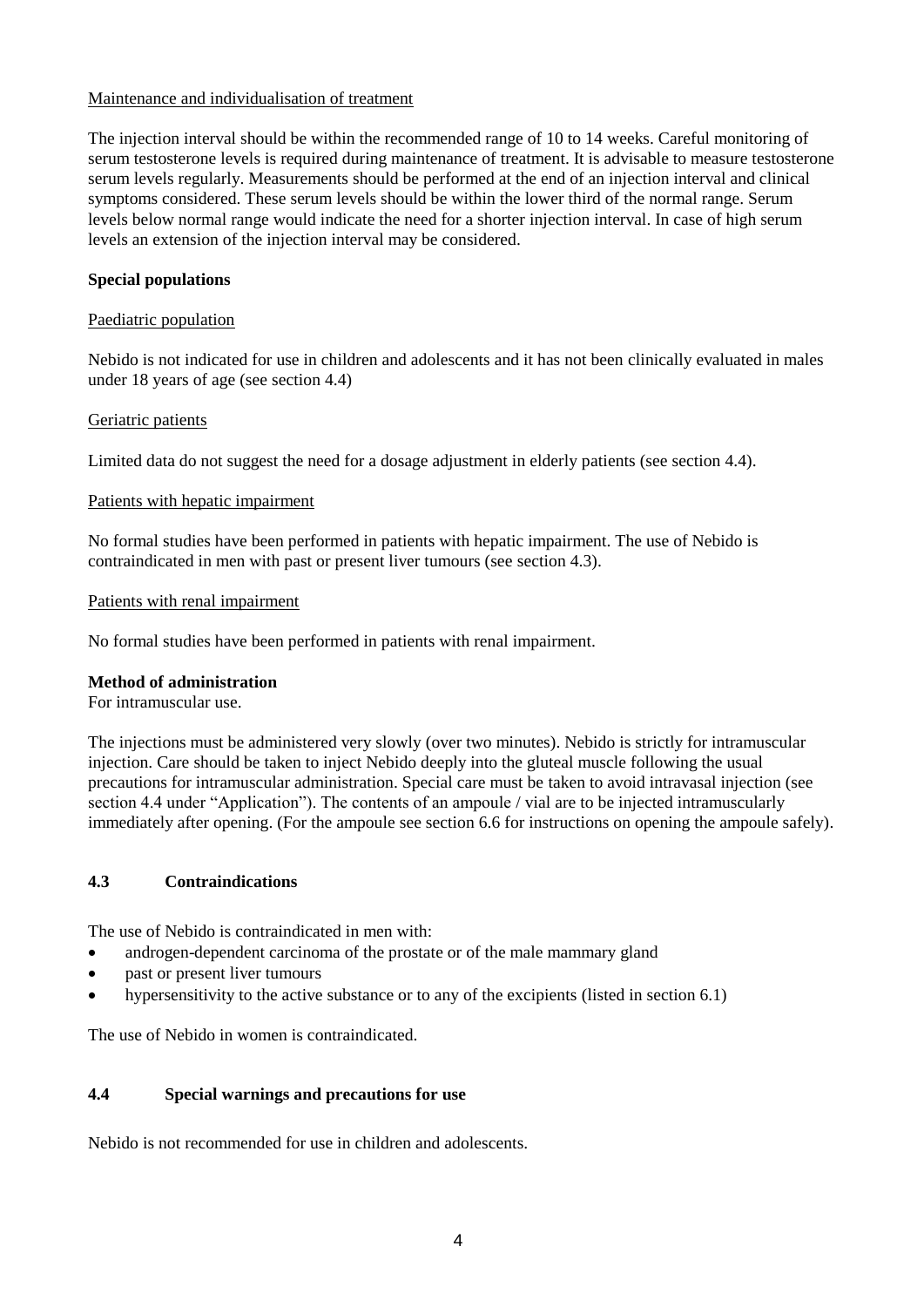Nebido should be used only if hypogonadism (hyper- and hypogonadotrophic) has been demonstrated and if other aetiology, responsible for the symptoms, has been excluded before treatment is started. Testosterone insufficiency should be clearly demonstrated by clinical features (regression of secondary sexual characteristics, change in body composition, asthenia, reduced libido, erectile dysfunction etc.) and confirmed by two separate blood testosterone measurements.

### Elderly population

There is limited experience on the safety and efficacy of the use of Nebido in patients over 65 years of age. Currently, there is no consensus about age specific testosterone reference values. However, it should be taken into account that physiologically testosterone serum levels are lower with increasing age.

### Medical examination and laboratory tests

### *Medical examinations*

Prior to testosterone initiation, all patients must undergo a detailed examination in order to exclude a risk of pre-existing prostatic cancer. Careful and regular monitoring of the prostate gland and breast must be performed in accordance with recommended methods (digital rectal examination and estimation of serum PSA) in patients receiving testosterone therapy at least once yearly and twice yearly in elderly patients and at risk patients (those with clinical or familial factors). Local guidelines for safety monitoring under testosterone replacement therapy should be taken into consideration.

### *Laboratory tests*

Testosterone level should be monitored at baseline and at regular intervals during treatment. Clinicians should adjust the dosage individually to ensure maintenance of eugonadal testosterone levels. In patients receiving long-term androgen therapy, the following laboratory parameters should also be monitored regularly: haemoglobin and haematocrit, liver function tests and lipid profile (see section 4.8).

Due to variability in laboratory values, all measures of testosterone should be carried out in the same laboratory.

# Tumours

Androgens may accelerate the progression of sub-clinical prostatic cancer and benign prostatic hyperplasia.

Nebido should be used with caution in cancer patients at risk of hypercalcaemia (and associated hypercalciuria), due to bone metastases. Regular monitoring of serum calcium concentrations is recommended in these patients.

Cases of benign and malignant liver tumours have been reported in users of hormonal substances such as androgen compounds. If severe upper abdominal complaints, liver enlargement or signs of intra-abdominal haemorrhage occur in men using Nebido, a liver tumour should be included in the differential-diagnostic considerations.

### Cardiac, hepatic or renal insufficiency

In patients suffering from severe cardiac, hepatic or renal insufficiency or ischemic heart disease, treatment with testosterone may cause severe complications characterised by oedema with or without congestive cardiac failure. In such case, treatment must be stopped immediately.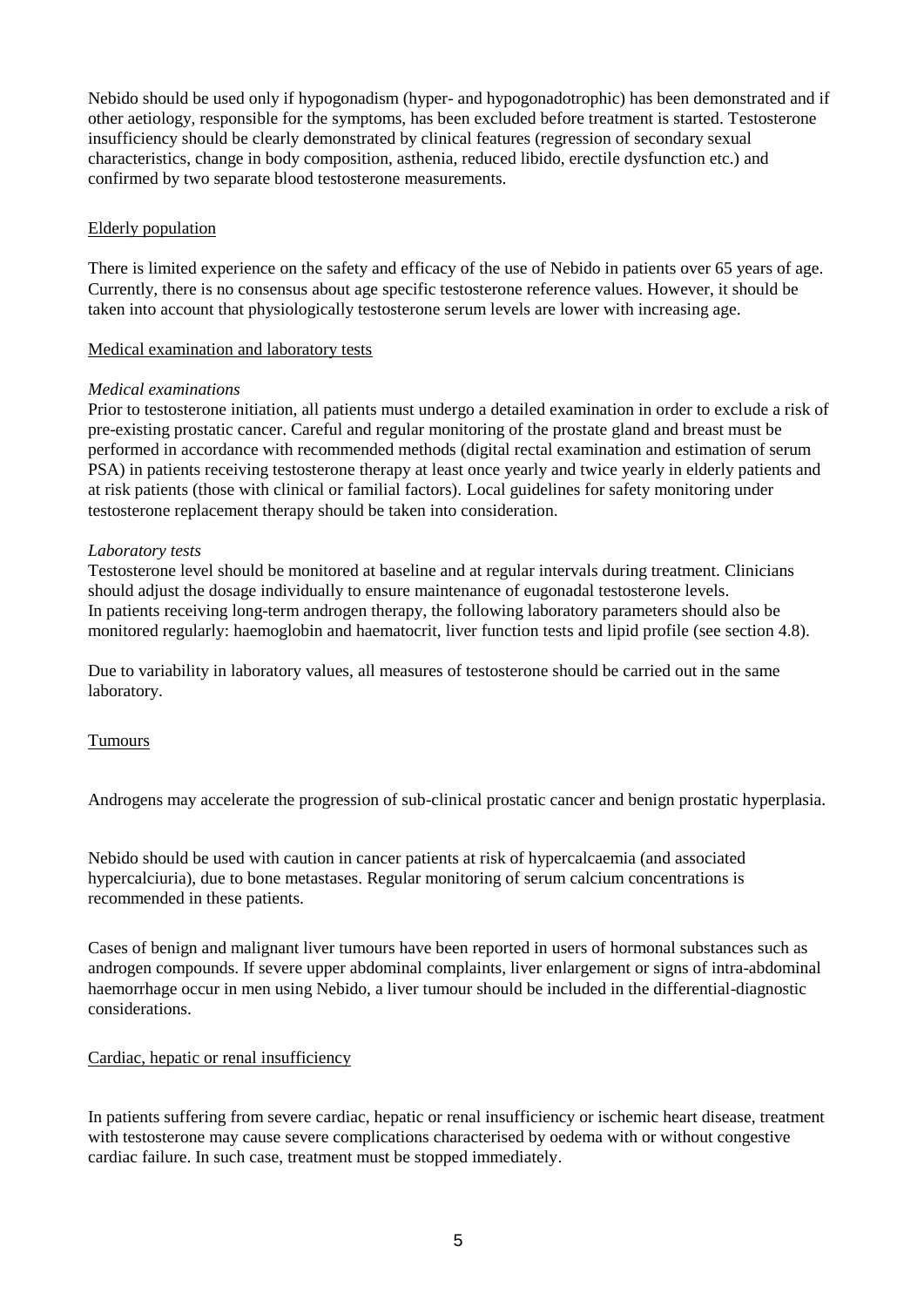### *Hepatic or renal insufficiency*

There are no studies undertaken to demonstrate the efficacy and safety of this medicinal product in patients with renal or hepatic impairment. Therefore, testosterone replacement therapy should be used with caution in these patients.

### *Cardiac insufficiency*

Caution should be exercised in patients predisposed to oedema, e.g. in case of severe cardiac, hepatic, or renal insufficiency or ischemic heart disease, as treatment with androgens may result in increased retention of sodium and water. In case of severe complications characterized by oedema with or without congestive heart failure treatment must be stopped immediately (see section 4.8).

Testosterone may cause a rise in blood pressure and Nebido should be used with caution in men with hypertension.

### *Clotting disorders*

As a general rule, the limitations of using intramuscular injections in patients with acquired or inherited bleeding disorders always have to be observed.

Testosterone and derivatives have been reported to increase the activity of coumarin derived oral anticoagulants (see also section 4.5)

Testosterone should be used with caution in patients with thrombophilia, or risk factors for venous thromboembolism (VTE), as there have been post-marketing studies and reports of thrombotic events (e.g. deep-vein thrombosis, pulmonary embolism, ocular thrombosis) in these patients during testosterone therapy. In thrombophilic patients, VTE cases have been reported even under anticoagulation treatment, therefore continuing testosterone treatment after first thrombotic event should be carefully evaluated. In case of treatment continuation, further measures should be taken to minimise the individual VTE risk.

### Other conditions

Nebido should be used with caution in patients with epilepsy and migraine, as the conditions may be aggravated.

Improved insulin sensitivity may occur in patients treated with androgens who achieve normal testosterone plasma concentrations following replacement therapy.

Certain clinical signs: irritability, nervousness, weight gain, prolonged or frequent erections may indicate excessive androgen exposure requiring dosage adjustment.

Pre-existing sleep apnoea may be potentiated.

Athletes treated for testosterone replacement in primary and secondary male hypogonadism should be advised that the medicinal product contains an active substance which may produce a positive reaction in anti-doping tests.

Androgens are not suitable for enhancing muscular development in healthy individuals or for increasing physical ability.

Nebido should be permanently withdrawn if symptoms of excessive androgen exposure persist or reappear during treatment with the recommended dosage regimen.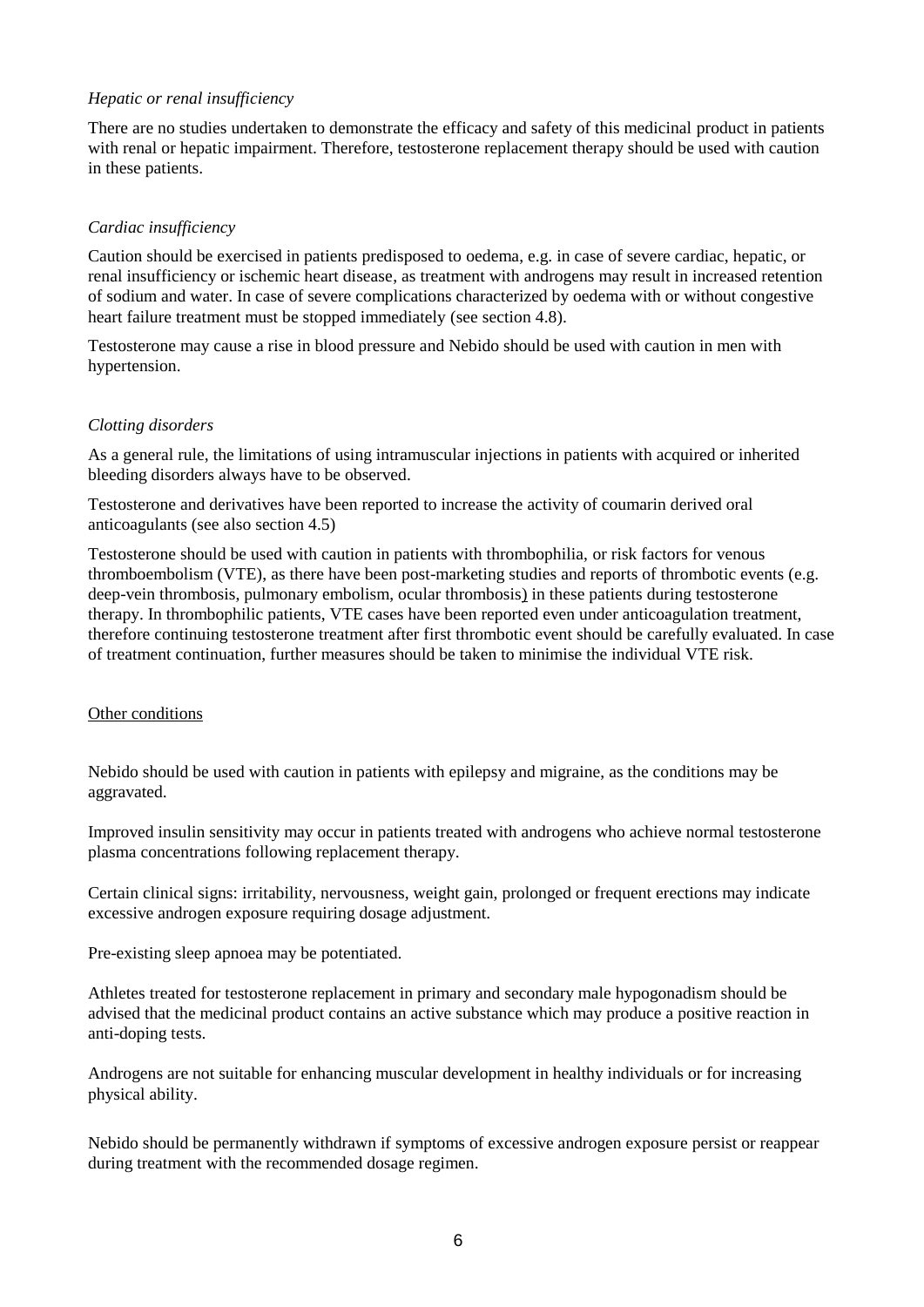## Drug abuse and dependence

Testosterone has been subject to abuse, typically at doses higher than recommended for the approved indication(s) and in combination with other anabolic androgenic steroids. Abuse of testosterone and other anabolic androgenic steroids can lead to serious adverse reactions including: cardiovascular (with fatal outcomes in some cases), hepatic and/or psychiatric events. Testosterone abuse may result in dependence and withdrawal symptoms upon significant dose reduction or abrupt discontinuation of use. The abuse of testosterone and other anabolic androgenic steroids carries serious health risks and is to be discouraged.

# Application

As with all oily solutions, Nebido must be injected strictly intramuscularly and very slowly (over two minutes). Pulmonary micro embolism of oily solutions can in rare cases lead to signs and symptoms such as cough, dyspnoea, malaise, hyperhidrosis, chest pain, dizziness, paraesthesia, or syncope. These reactions may occur during or immediately after the injection and are reversible. The patient should therefore be observed during and immediately after each injection in order to allow for early recognition of possible signs and symptoms of pulmonary oily micro embolism. Treatment is usually supportive, e.g. by administration of supplemental oxygen.

Suspected anaphylactic reactions after Nebido injection have been reported.

### Information about excipients

This medicine contains 2000 mg Benzyl benzoate in each 4 ml ampoule/vial which is equivalent to 500 mg/ml.

### **4.5 Interaction with other medicinal products and other forms of interaction**

### Oral anti-coagulants

Testosterone and derivatives have been reported to increase the activity of coumarin derived oral anticoagulants. Patients receiving oral anti-coagulants require close monitoring, especially at the beginning or end of androgen therapy. Increased monitoring of the prothrombin time, and INR determinations, are recommended.

### Other interactions

The concurrent administration of testosterone with ACTH or corticosteroids may enhance oedema formation; thus these active substances should be administered cautiously, particularly in patients with cardiac or hepatic disease or in patients predisposed to oedema.

Laboratory test interactions: Androgens may decrease levels of thyroxin-binding globulin resulting in decreased total T4 serum levels and increased resin uptake of T3 and T4. Free thyroid hormone levels remain unchanged, however, and there is no clinical evidence of thyroid dysfunction.

# **4.6 Fertility, pregnancy and lactation**

# Fertility

Testosterone replacement therapy may reversibly reduce spermatogenesis (see sections 4.8 and 5.3).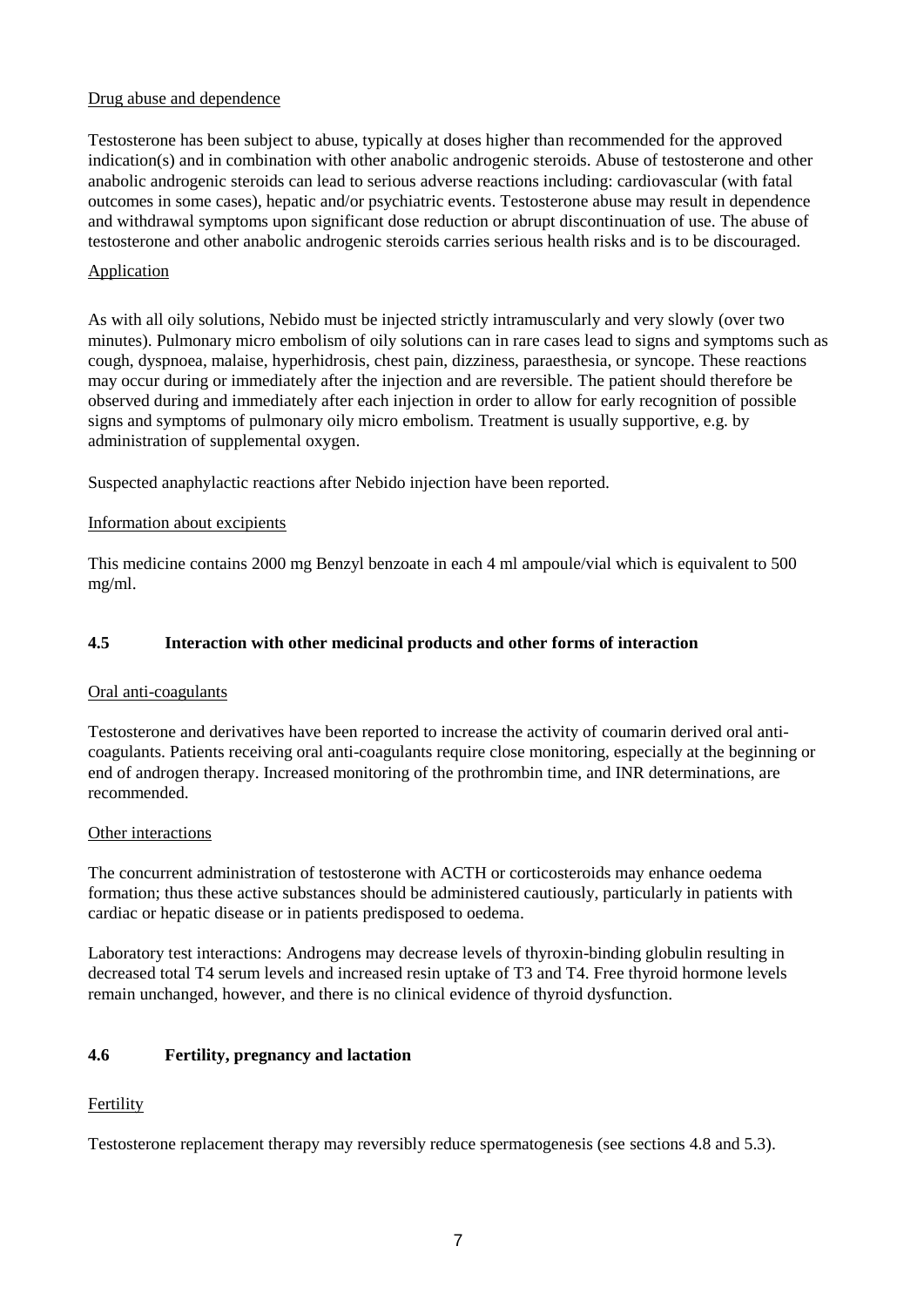# Pregnancy and breastfeeding

Nebido is not indicated for use in women and must not be used in pregnant or breast-feeding women (see section 4.3).

### **4.7 Effects on ability to drive and use machines**

Nebido has no influence on the ability to drive and use machines.

### **4.8 Undesirable effects**

### Summary of the safety profile

Regarding undesirable effects associated with the use of androgens, please also refer to section 4.4.

The most frequently reported undesirable effects during treatment with Nebido are acne and injection site pain.

Pulmonary micro embolism of oily solutions can in rare cases lead to signs and symptoms such as cough, dyspnoea, malaise, hyperhidrosis, chest pain, dizziness, paraesthesia, or syncope. These reactions may occur during or immediately after the injection and are reversible. Cases suspected by the company or the reporter to represent oily pulmonary micro embolism have been reported rarely in clinical trials (in  $\geq 1/10,000$  and  $\leq$ 1/1,000 injections) as well as from postmarketing experience (see section 4.4 ).

Suspected anaphylactic reactions after Nebido injection have been reported.

Androgens may accelerate the progression of sub-clinical prostatic cancer and benign prostatic hyperplasia.

Table 1 below reports adverse drug reactions (ADRs) by MedDRA system organ classes (MedDRA SOCs) reported with Nebido. The frequencies are based on clinical trial data and defined as common  $( \geq 1/100$  to  $<$  1/10), uncommon ( $\geq$  1/1000 to  $<$  1/100) and rare ( $\geq$  1/10,000 to  $<$  1/1,000). The ADRs were recorded in 6 clinical studies (N=422) and considered at least possibly causally related to Nebido.

### Tabulated list of adverse reactions

*Table 1: Categorised relative frequency of men with ADRs, by MedDRA SOC – based on pooled data of six, clinical trials, N=422 (100.0%), i.e. N=302 hypogonadal men treated with i.m. injections of 4 ml and N=120 with 3 ml of TU 250 mg/ml*

| <b>System Organ Class</b>                      | <b>Common</b><br>$(\geq 1/100 \text{ to } < 1/10)$                                                         | <b>Uncommon</b><br>$(\geq 1/1000 \text{ to } < 1/100)$ | Rare<br>$(\geq 1/10,000 \text{ to } < 1/1,000)$ |
|------------------------------------------------|------------------------------------------------------------------------------------------------------------|--------------------------------------------------------|-------------------------------------------------|
| <b>Blood and lymphatic</b><br>system disorders | Polycythaemia<br>Haematocrit increased*<br>Red blood cell count<br>increased*<br>Haemoglobin<br>increased* |                                                        |                                                 |
| <b>Immune</b> system<br>disorders              |                                                                                                            | Hypersensitivity                                       |                                                 |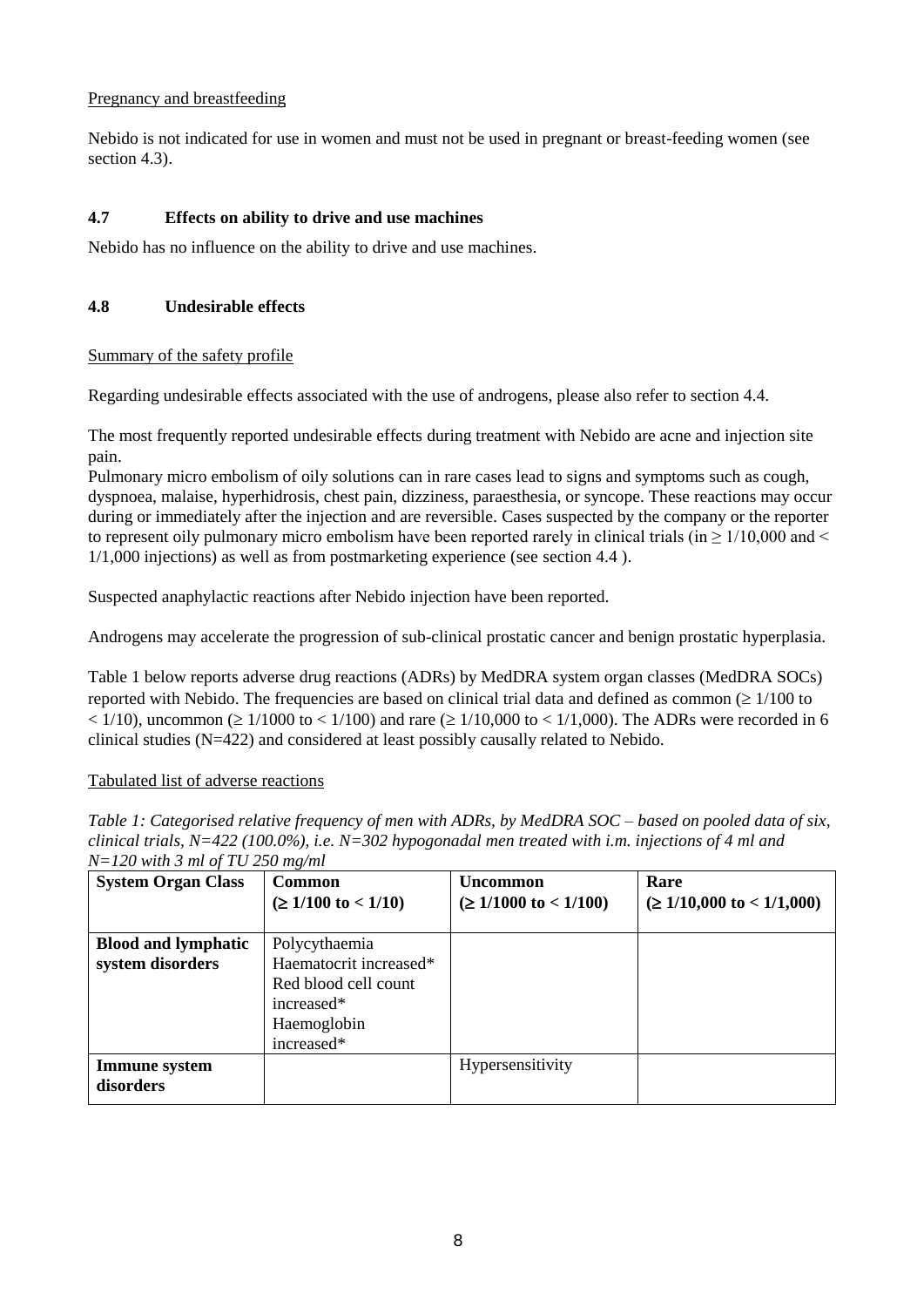| <b>System Organ Class</b>                                    | Common<br>( $≥ 1/100$ to < 1/10) | <b>Uncommon</b><br>$(\geq 1/1000 \text{ to} < 1/100)$                                                                                                                    | Rare<br>$(\geq 1/10,000 \text{ to } < 1/1,000)$ |
|--------------------------------------------------------------|----------------------------------|--------------------------------------------------------------------------------------------------------------------------------------------------------------------------|-------------------------------------------------|
| <b>Metabolism and</b><br>nutrition disorders                 | Weight increased                 | Increased appetite<br>Glycosylated<br>haemoglobin increased<br>Hypercholesterolaemia<br><b>Blood</b> triglycerides<br>increased<br><b>Blood</b> cholesterol<br>increased |                                                 |
| <b>Psychiatric disorders</b>                                 |                                  | Depression<br><b>Emotional disorder</b><br>Insomnia<br>Restlessness<br>Aggression<br>Irritability                                                                        |                                                 |
| <b>Nervous system</b><br>disorders                           |                                  | Headache<br>Migraine<br>Tremor                                                                                                                                           |                                                 |
| <b>Vascular disorders</b>                                    | Hot flush                        | Cardiovascular disorder<br>Hypertension<br><b>Dizziness</b>                                                                                                              |                                                 |
| <b>Respiratory, thoracic</b><br>and mediastinal<br>disorders |                                  | <b>Bronchitis</b><br>Sinusitis<br>Cough<br>Dyspnoea<br>Snoring<br>Dysphonia                                                                                              |                                                 |
| <b>Gastrointestinal</b><br>disorders                         |                                  | Diarrhoea<br>Nausea                                                                                                                                                      |                                                 |
| Hepatobiliary<br>disorders                                   |                                  | Liver function test<br>abnormal<br>Aspartate<br>aminotransferase<br>increased                                                                                            |                                                 |
| <b>Skin and</b><br>subcutaneous tissue<br>disorders          | Acne                             | Alopecia<br>Erythema<br>Rash <sup>1</sup><br>Pruritus<br>Dry skin                                                                                                        |                                                 |
| Musculoskeletal and<br>connective tissue<br>disorders        |                                  | Arthralgia<br>Pain in extremity<br>Muscle disorders <sup>2</sup><br>Musculoskeletal<br>stiffness<br><b>Blood</b> creatine<br>phosphokinase<br>increased                  |                                                 |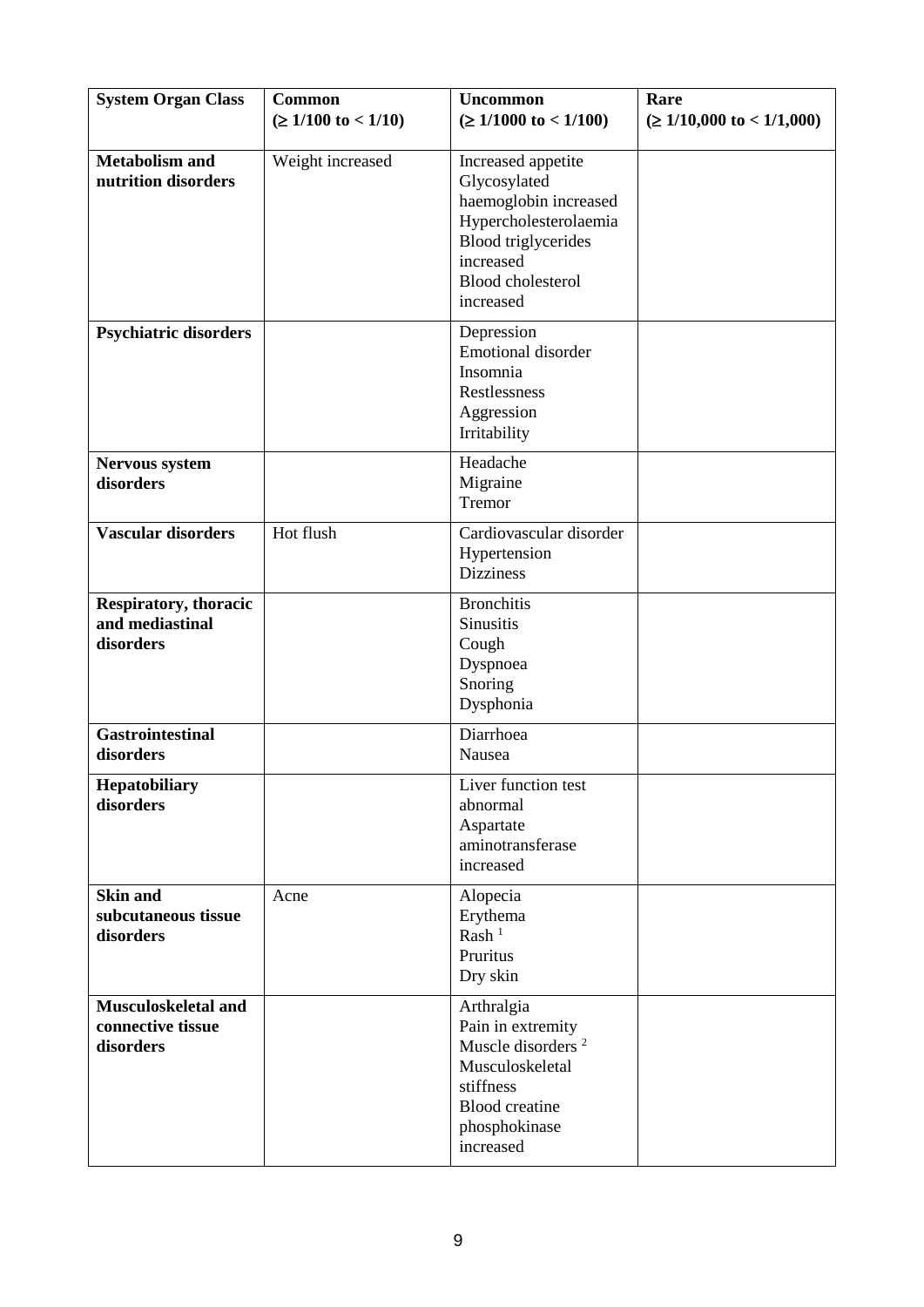| <b>System Organ Class</b>                                         | Common<br>( $≥ 1/100$ to < 1/10)                                                                             | <b>Uncommon</b><br>$(\geq 1/1000 \text{ to} < 1/100)$                                                                                                                                                                                                        | Rare<br>$( \geq 1/10,000 \text{ to} < 1/1,000)$ |
|-------------------------------------------------------------------|--------------------------------------------------------------------------------------------------------------|--------------------------------------------------------------------------------------------------------------------------------------------------------------------------------------------------------------------------------------------------------------|-------------------------------------------------|
| <b>Renal and urinary</b><br>disorders                             |                                                                                                              | Urine flow decreased<br>Urinary retention<br>Urinary tract disorder<br>Nocturia<br>Dysuria                                                                                                                                                                   |                                                 |
| <b>Reproductive system</b><br>and breast disorders                | Prostate specific antigen<br>increased<br>Prostate examination<br>abnormal<br>Benign prostate<br>hyperplasia | Prostatic intraepithelial<br>neoplasia<br>Prostate induration<br><b>Prostatitis</b><br>Prostatic disorder<br>Libido changes<br>Testicular pain<br><b>Breast induration</b><br>Breast pain<br>Gynaecomastia<br>Oestradiol increased<br>Testosterone increased |                                                 |
| <b>General disorders</b><br>and administration<br>site conditions | Various kinds of<br>injection site reactions $3$                                                             | Fatigue<br>Asthenia<br>Hyperhidrosis $4$                                                                                                                                                                                                                     |                                                 |
| Injury, poisoning and<br>procedural<br>complications              |                                                                                                              |                                                                                                                                                                                                                                                              | Pulmonary oil<br>microembolism**                |

\* Respective frequency has been observed in relation to the use in testosterone containing products.<br>\*\* Frequency is based on the number of injections

Frequency is based on the number of injections.

The most appropriate MedDRA term to describe a certain adverse reaction is listed. Synonyms or related conditions are not listed, but should be taken into account as well.

- $\frac{1}{2}$  Rash including Rash papular
- <sup>2</sup> Muscle disorders: Muscle spasm, Muscle strain and Myalgia
- <sup>3</sup> Various kinds of injection site reaction: Injection site pain, Injection site discomfort, Injection site pruritus, Injection site erythema, Injection site haematoma, Injection site irritation, Injection site reaction
- <sup>4</sup> Hyperhidrosis: Hyperhidrosis and Night sweats

# Description of selected adverse reactions

Pulmonary micro embolism of oily solutions can in rare cases lead to signs and symptoms such as cough, dyspnea, malaise, hyperhidrosis, chest pain, dizziness, paraesthesia, or syncope. These reactions may occur during or immediately after the injections and are reversible. Cases suspected by the company or the reporter to represent oily pulmonary micro embolism have been reported rarely in clinical trials (in  $\geq 1/10,000$  and < 1/1,000 injections) as well as from postmarketing experience (see section 4.4).

In addition to the above mentioned adverse reactions, nervousness, hostility, sleep apnoea, various skin reactions including seborrhoea, increased hair growth, increased frequency of erections and in very rare cases jaundice have been reported under treatment with testosterone containing preparations.

Therapy with high doses of testosterone preparations commonly reversibly interrupts or reduces spermatogenesis, thereby reducing the size of the testicles; testosterone replacement therapy of hypogonadism can in rare cases cause persistent, painful erections (priapism). High-dosed or long-term administration of testosterone occasionally increases the occurrences of water retention and oedema.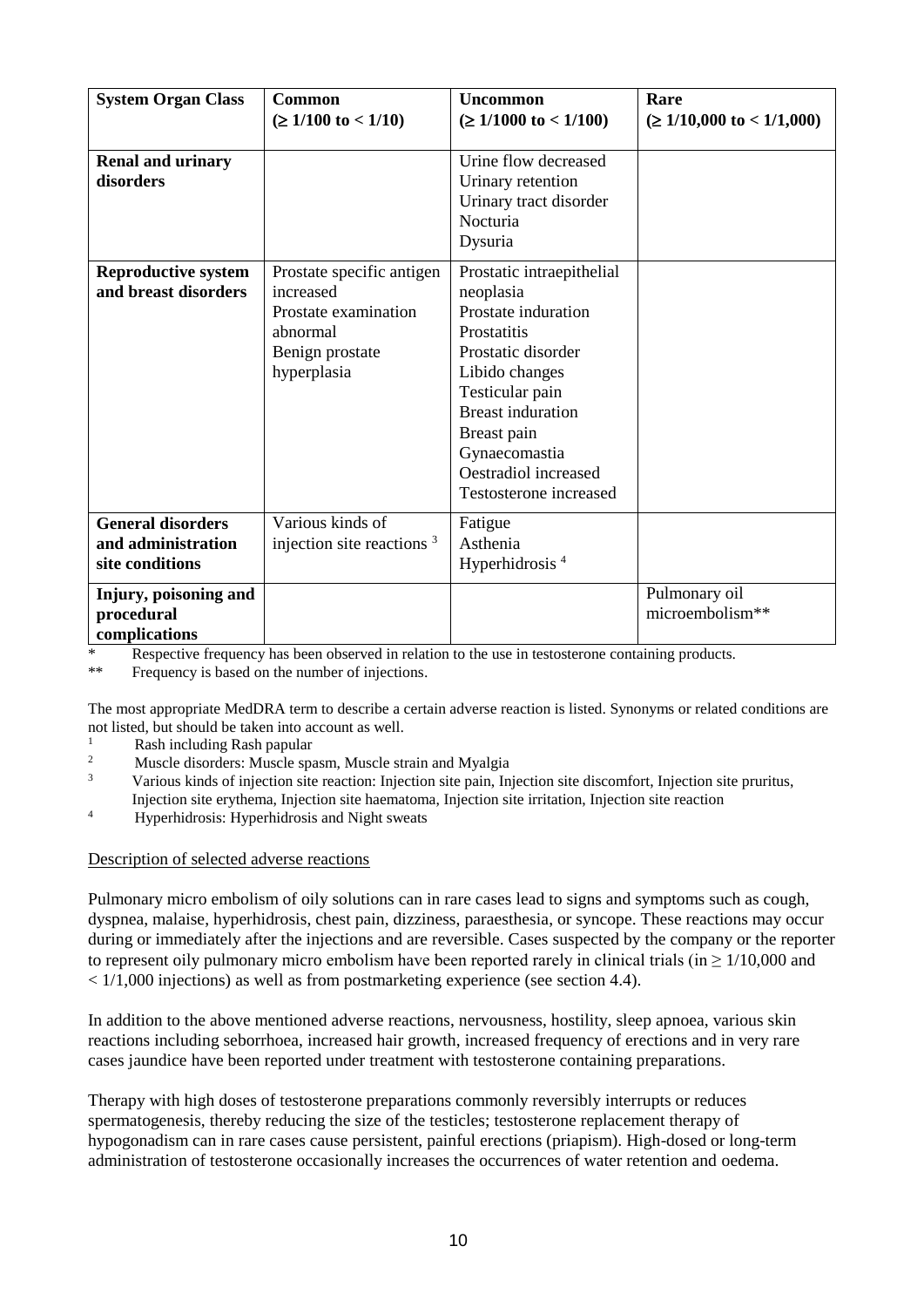### Reporting of suspected adverse reactions

Reporting suspected adverse reactions after authorisation of the medicinal product is important. It allows continued monitoring of the benefit/risk balance of the medicinal product. Healthcare professionals are asked to report any suspected adverse reactions via the national reporting system listed in [Appendix V.](http://www.ema.europa.eu/docs/en_GB/document_library/Template_or_form/2013/03/WC500139752.doc)

# **4.9 Overdose**

No special therapeutic measure apart from termination of therapy with the medicinal product or dose reduction is necessary after overdose.

# **5. PHARMACOLOGICAL PROPERTIES**

# **5.1 Pharmacodynamic properties**

Pharmacotherapeutic group: Androgens, 3-oxoandrosten (4) derivatives ATC code: G03BA03

Testosterone undecanoate is an ester of the naturally occurring androgen, testosterone. The active form, testosterone, is formed by cleavage of the side chain.

Testosterone is the most important androgen of the male, mainly synthesized in the testicles, and to a small extent in the adrenal cortex.

Testosterone is responsible for the expression of masculine characteristics during foetal, early childhood, and pubertal development and thereafter for maintaining the masculine phenotype and androgen-dependent functions (e.g. spermatogenesis, accessory sexual glands). It also performs functions, e.g. in the skin, muscles, skeleton, kidney, liver, bone marrow, and CNS.

Dependent on the target organ, the spectrum of activities of testosterone is mainly androgenic (e.g. prostate, seminal vesicles, epididymis) or protein-anabolic (muscle, bone, haematopoiesis, kidney, liver).

The effects of testosterone in some organs arise after peripheral conversion of testosterone to oestradiol, which then binds to estrogen receptors in the target cell nucleus e.g. the pituitary, fat, brain, bone, and testicular Leydig cells.

# **5.2 Pharmacokinetic properties**

### Absorption

Nebido is an intramuscularly administered depot preparation of testosterone undecanoate and thus circumvents the first-pass effect. Following intramuscular injection of testosterone undecanoate as an oily solution, the compound is gradually released from the depot and is almost completely cleaved by serum esterases into testosterone and undecanoic acid. An increase in serum levels of testosterone above basal values may be seen one day after administration.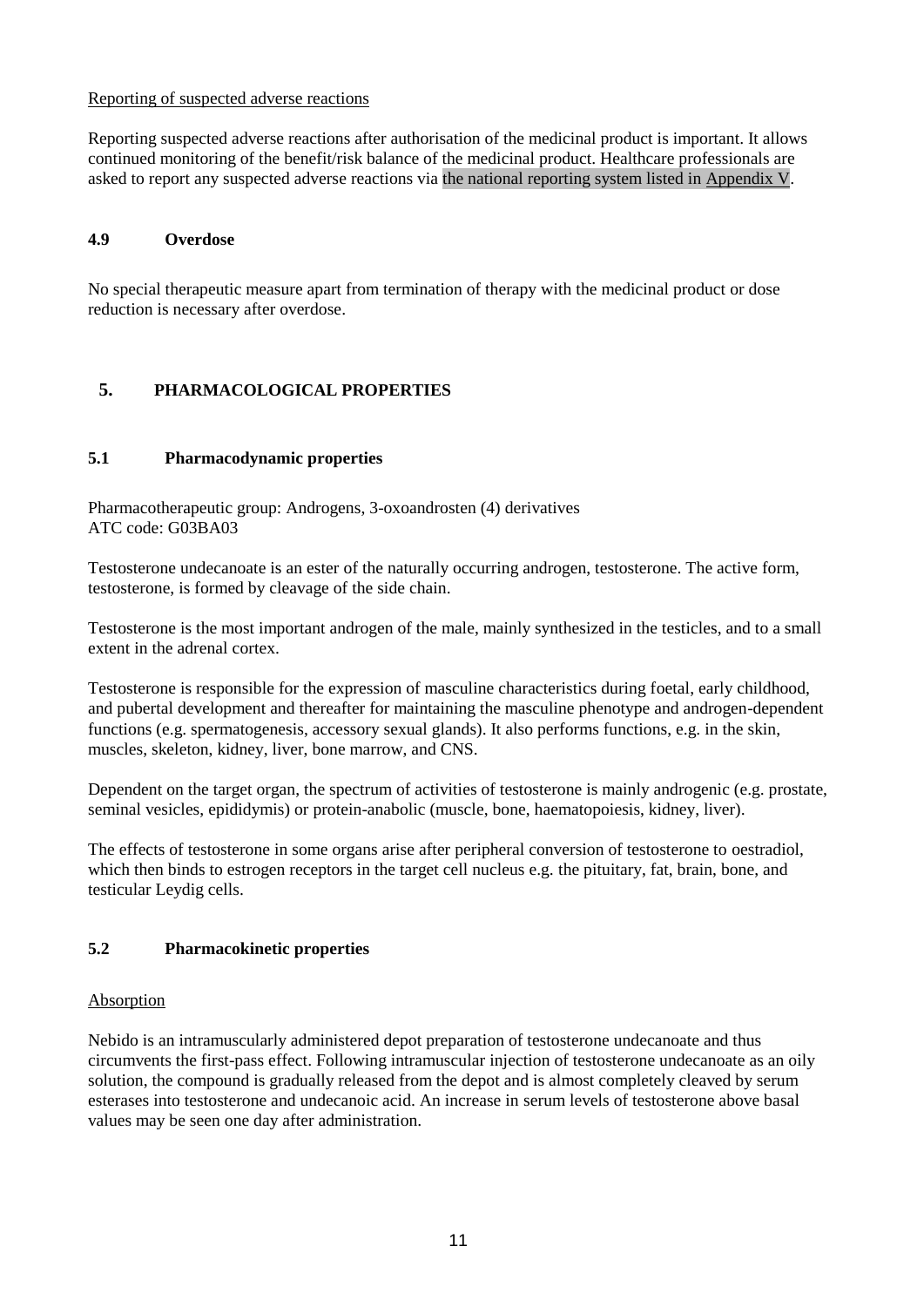# Steady-state conditions

After the 1st intramuscular injection of 1000 mg testosterone undecanoate to hypogonadal men, mean Cmax values of 38 nmol/L (11 ng/mL) were obtained after 7 days. The second dose was administered 6 weeks after the 1<sup>st</sup> injection and maximum testosterone concentrations of about 50 nmol/L (15 ng/mL) were reached. A constant dosing interval of 10 weeks was maintained during the following 3 administrations and steady-state conditions were achieved between the 3<sup>rd</sup> and the 5<sup>th</sup> administration. Mean Cmax and Cmin values of testosterone at steady-state were about 37 (11 ng/mL) and 16 nmol/L (5 ng/mL), respectively. The median intra- and inter-individual variability (coefficient of variation, %) of Cmin values was 22% (range: 9-28%) and 34% (range: 25-48%), respectively.

### Distribution

In serum of men, about 98% of the circulating testosterone is bound to sex hormone binding globulin (SHBG) and albumin. Only the free fraction of testosterone is considered as biologically active. Following intravenous infusion of testosterone to elderly men, the elimination half-life of testosterone was approximately one hour and an apparent volume of distribution of about 1.0 l/kg was determined.

### Biotransformation

Testosterone which is generated by ester cleavage from testosterone undecanoate is metabolized and excreted the same way as endogenous testosterone. The undecanoic acid is metabolized by ß-oxidation in the same way as other aliphatic carboxylic acids. The major active metabolites of testosterone are oestradiol and dihydrotestosterone.

### **Elimination**

Testosterone undergoes extensive hepatic and extrahepatic metabolism. After the administration of radiolabelled testosterone, about 90% of the radioactivity appears in the urine as glucuronic and sulphuric acid conjugates and 6% appears in the faeces after undergoing enterohepatic circulation. Urinary medicinal products include androsterone and etiocholanolone. Following intramuscular administration of this depot formulation the release rate is characterised by a half life of  $90\pm40$  days.

# **5.3 Preclinical safety data**

Toxicological studies have not revealed other effects than those which can be explained based on the hormone profile of Nebido.

Testosterone has been found to be non-mutagenic in vitro using the reverse mutation model (Ames test) or hamster ovary cells. A relationship between androgen treatment and certain cancers has been found in studies on laboratory animals. Experimental data in rats have shown increased incidences of prostate cancer after treatment with testosterone.

Sex hormones are known to facilitate the development of certain tumours induced by known carcinogenic agents. The clinical relevance of the latter observation is not known.

Fertility studies in rodents and primates have shown that treatment with testosterone can impair fertility by suppressing spermatogenesis in a dose dependent manner.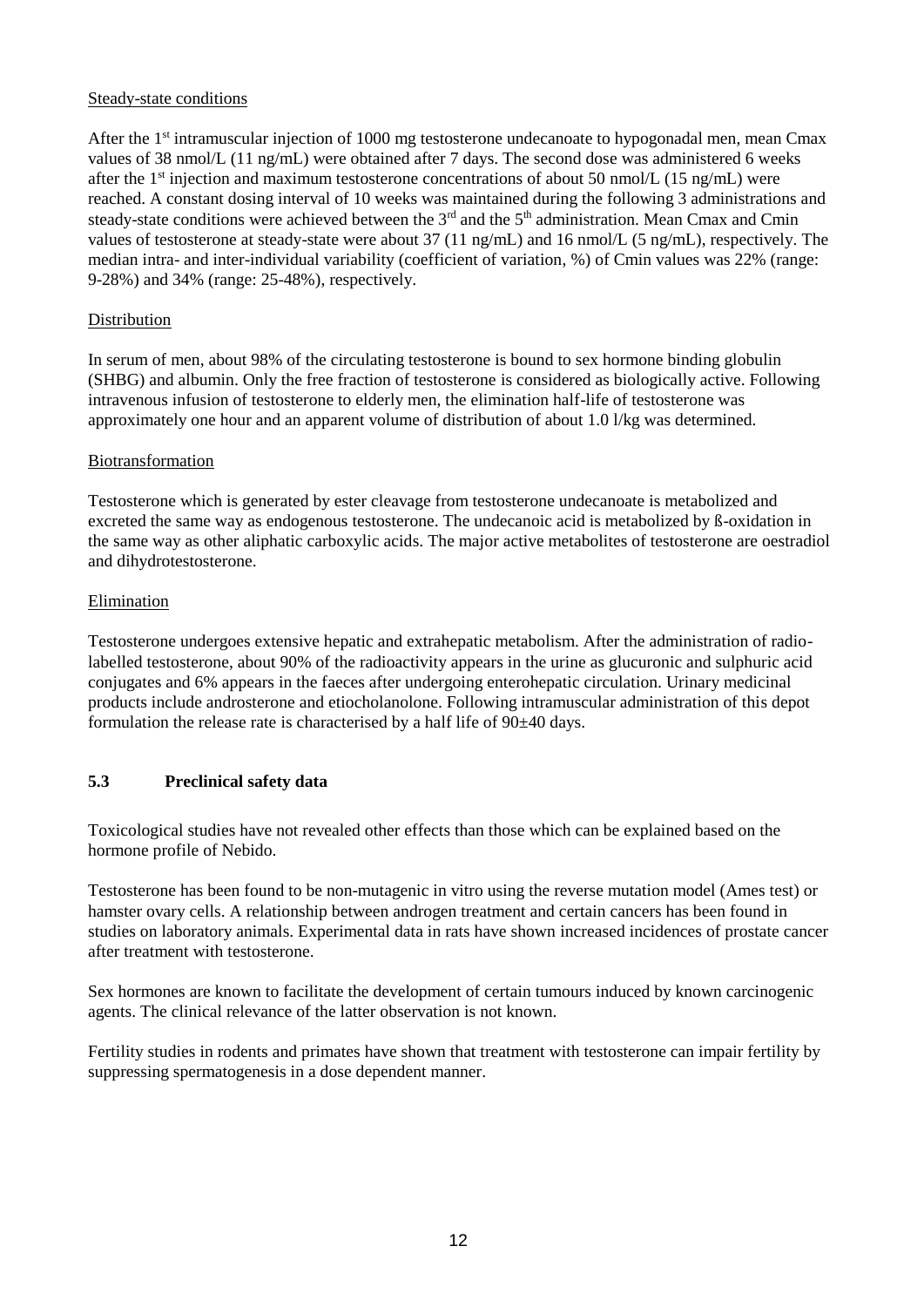# **6. PHARMACEUTICAL PARTICULARS**

### **6.1 List of excipients**

Benzyl benzoate Castor oil, refined

# **6.2 Incompatibilities**

In the absence of compatibility studies, this medicinal product must not be mixed with other medicinal products.

## **6.3 Shelf life**

5 years

The medicinal product must be used immediately after first opening.

# **6.4 Special precautions for storage**

This medicinal product does not require any special storage conditions.

# **6.5 Nature and contents of container**

### Ampoule

5-ml brown glass (type I) ampoules, containing a fill volume of 4 ml Pack size: 1 x 4 ml

Vial

6-ml brown glass (type I ) vial with gray bromobutyl (foil-clad ETFE) injection stopper and bordered cap, containing a fill volume of 4 ml Pack size: 1 x 4 ml

# **6.6 Special precautions for disposal and other handling**

At cold storage temperatures the properties of this oil-based solution might temporarily change (e.g. higher viscosity, cloudiness). If stored at cold temperature, the product should be brought to room or body temperature before use.

The solution for intramuscular injection is to be visually inspected prior to use and only clear solutions free from particles should be used.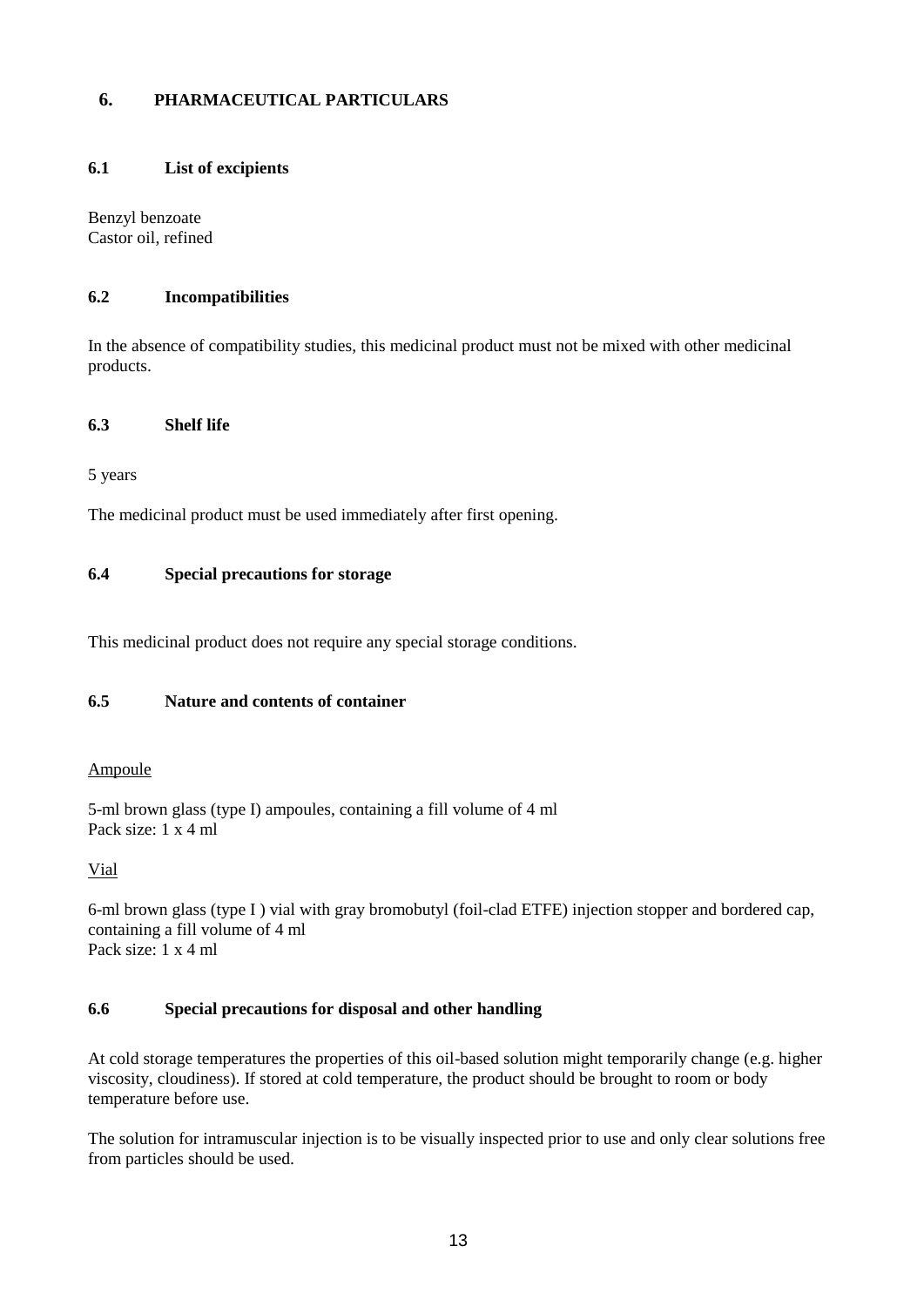The medicinal product is for single use only and any unused solution should be discarded in accordance with local requirements.

# Ampoule

# *Notes on handling the OPC (One-Point-Cut) ampoule:*

There is a pre-scored mark beneath the coloured point on the ampoule eliminating the need to file the neck. Prior to opening, ensure that any solution in the upper part of the ampoule flows down to the lower part. Use both hands to open; while holding the lower part of the ampoule in one hand, use the other hand to break off the upper part of the ampoule in the direction away from the coloured point.



Vial

The vial is for single use only. The content of a vial is to be injected intramuscularly immediately after drawing up into the syringe. After removal of the plastic cap (A) do not remove the metal ring (B) or the crimp cap (C).



# **7. MARKETING AUTHORISATION HOLDER**

{Name and address}  $<$ {tel} $>$  $<$ {fax} > <{e-mail}>

# **8. MARKETING AUTHORISATION NUMBER(S)**

[To be completed nationally]

### **9. DATE OF FIRST AUTHORISATION/RENEWAL OF THE AUTHORISATION**

Date of first authorisation: 07 July 2004 Date of latest renewal: 25 November 2008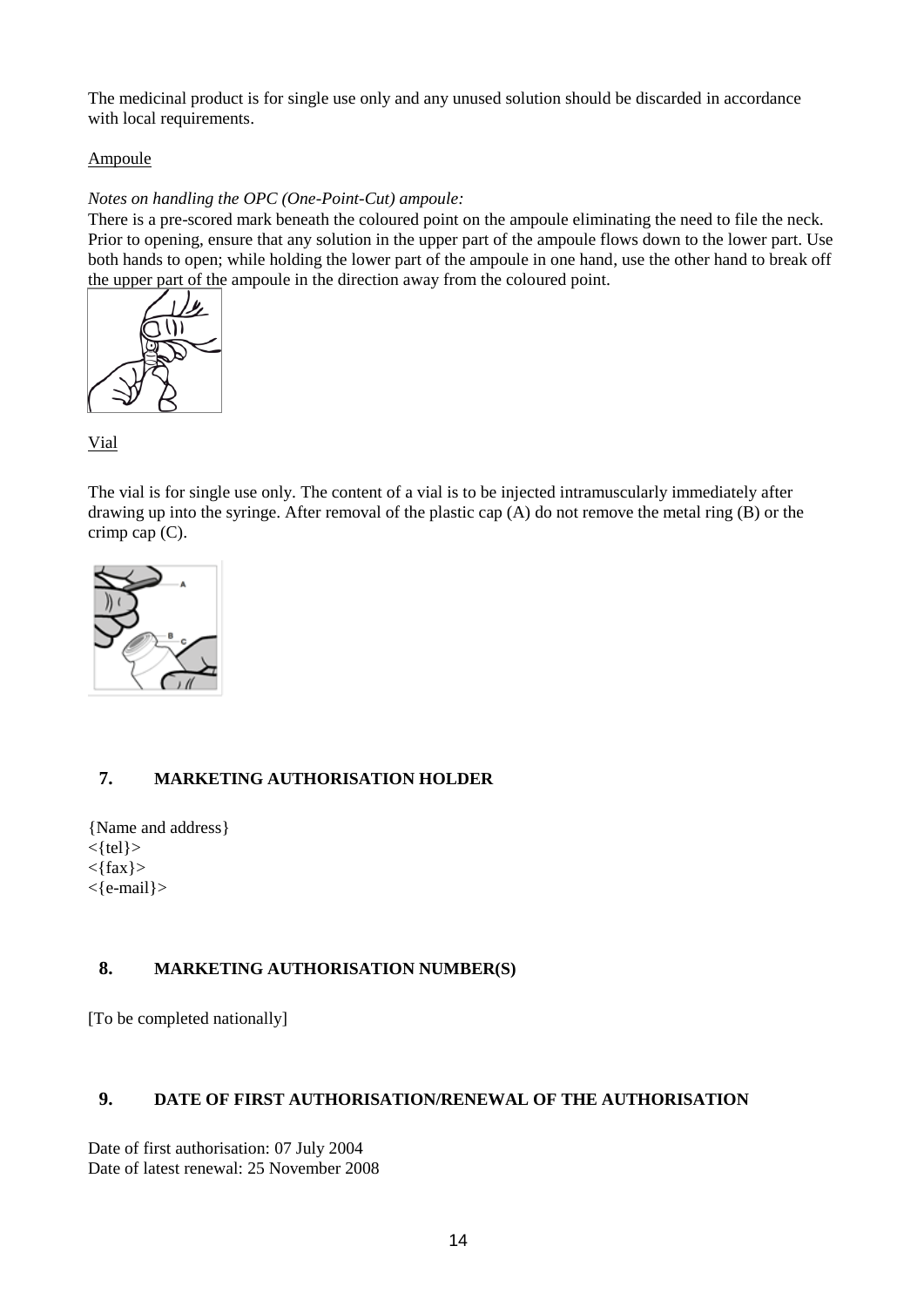# **10. DATE OF REVISION OF THE TEXT**

 ${MM/YYYY}$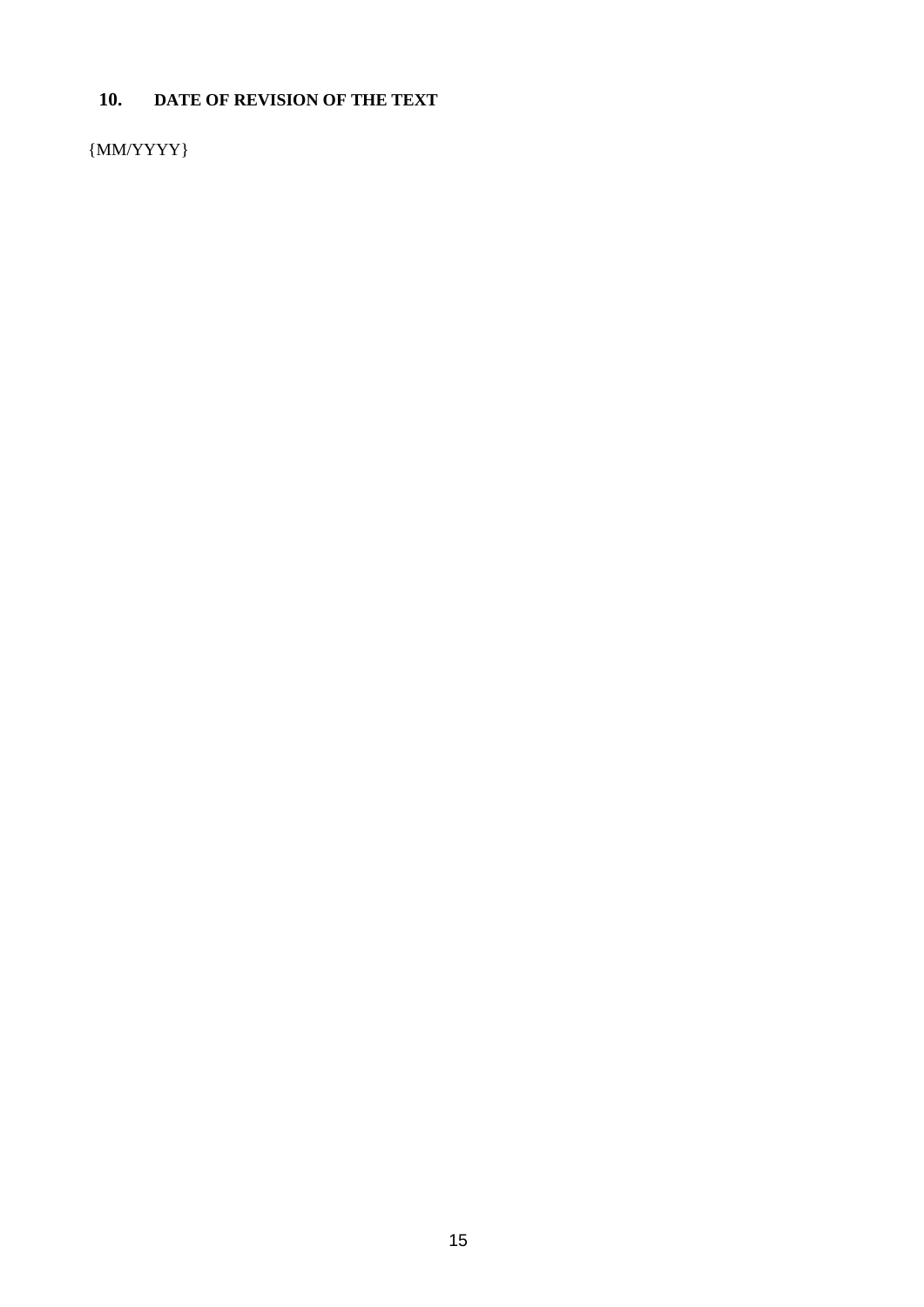**LABELLING**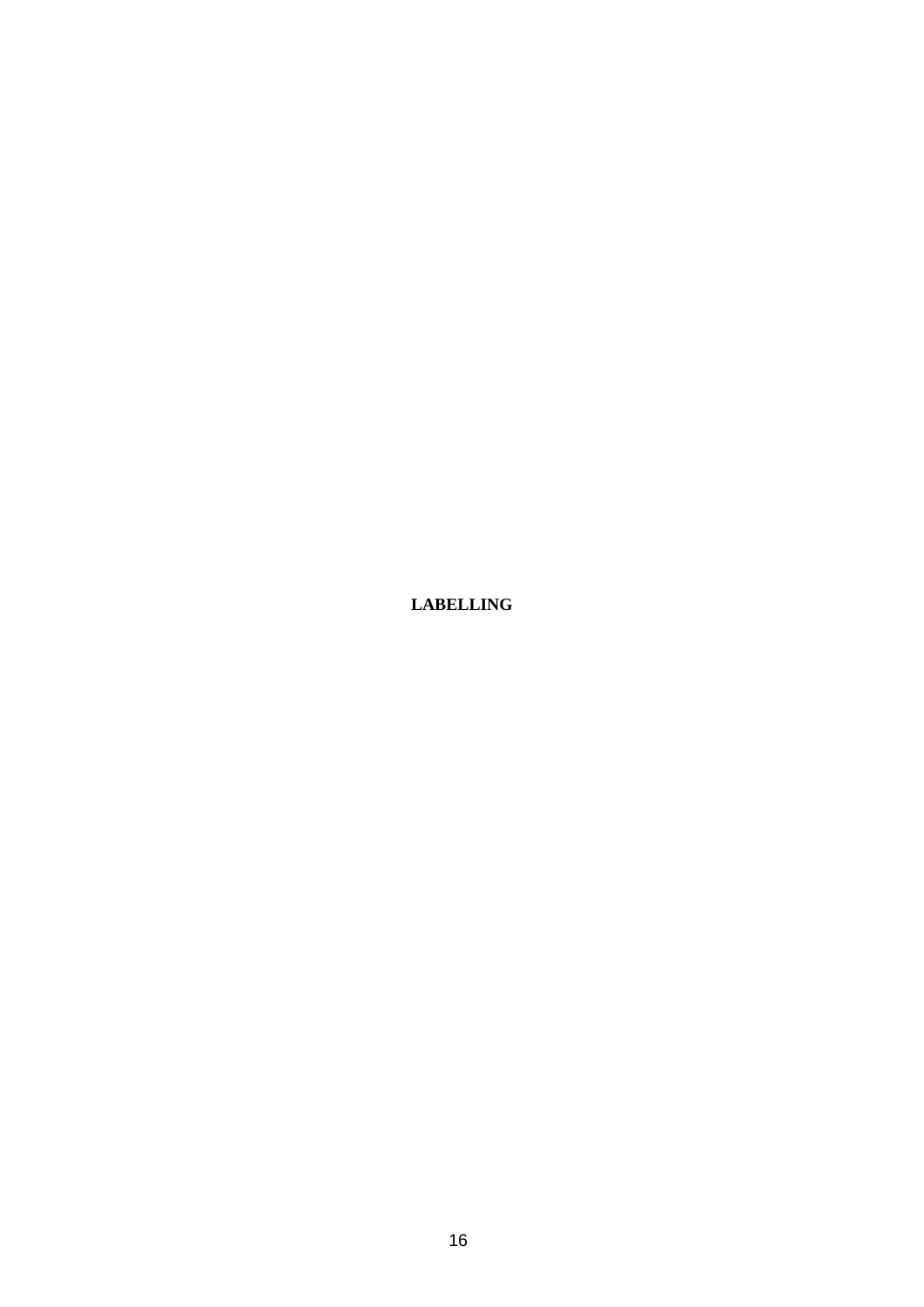# **PARTICULARS TO APPEAR ON THE OUTER PACKAGING**

# **FOLDING BOX - for ampoule**

# **1. NAME OF THE MEDICINAL PRODUCT**

Nebido 1000 mg/4 ml, solution for injection Testosterone undecanoate

# **2. STATEMENT OF ACTIVE SUBSTANCE(S)**

1 ml contains

Testosterone undecanoate 250 mg

# **3. LIST OF EXCIPIENTS**

Benzyl benzoate, castor oil refined

# **4. PHARMACEUTICAL FORM AND CONTENTS**

1x4 ml ampoule with solution for injection

# **5. METHOD AND ROUTE(S) OF ADMINISTRATION**

i.m. injection

For use as directed by medical practioner

# **6. SPECIAL WARNING THAT THE MEDICINAL PRODUCT MUST BE STORED OUT OF THE SIGHT AND REACH OF CHILDREN**

Keep out of thesight and reach of children.

# **7. OTHER SPECIAL WARNING(S), IF NECESSARY**

For single use only Discard any unused solution For intramuscular injection only

# **8. EXPIRY DATE**

EXP: {MM-YYYY}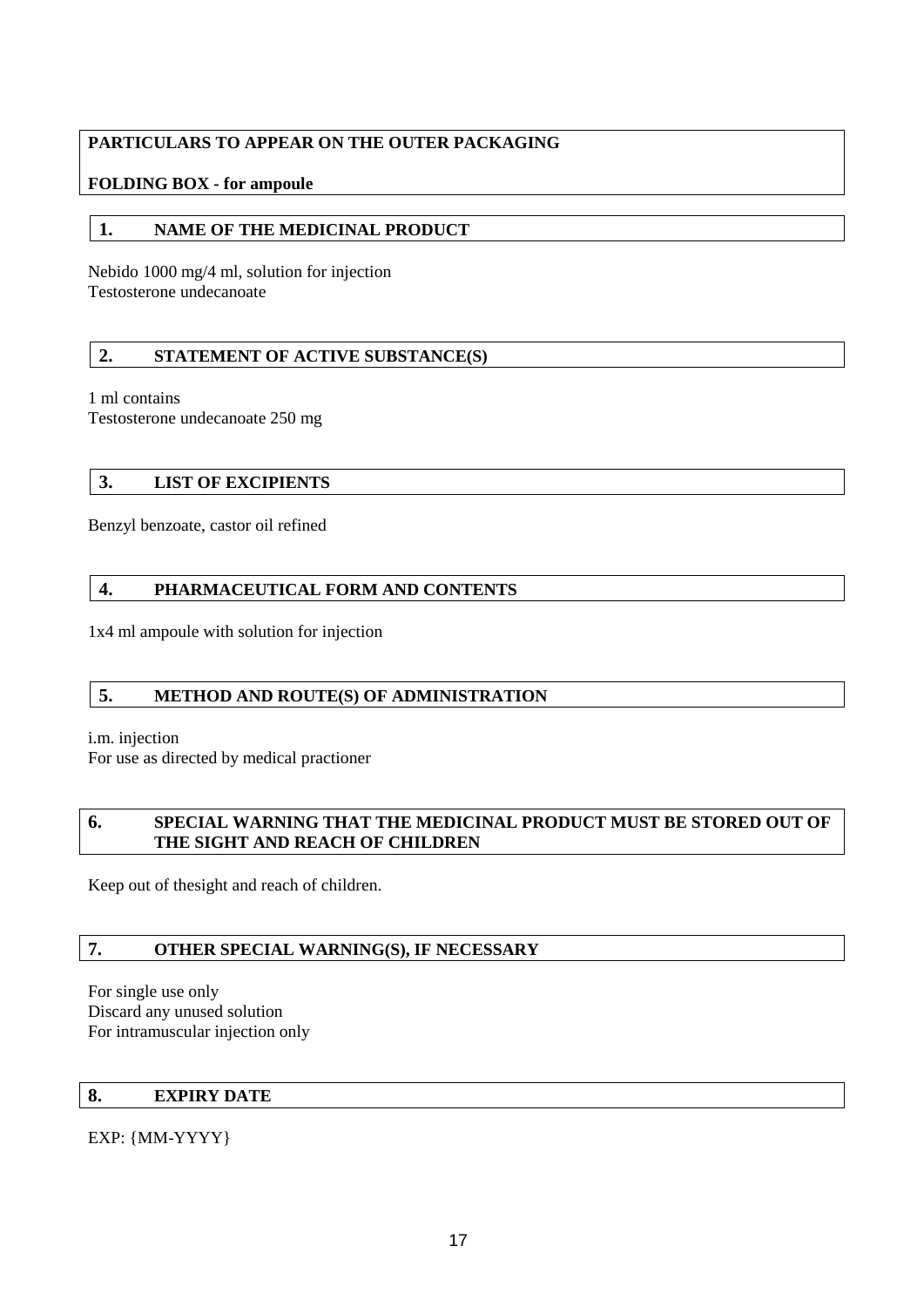# **9. SPECIAL STORAGE CONDITIONS**

# **10. SPECIAL PRECAUTIONS FOR DISPOSAL OF UNUSED MEDICINAL PRODUCTS OR WASTE MATERIALS DERIVED FROM SUCH MEDICINAL PRODUCTS, IF APPROPRIATE**

# **11. NAME AND ADDRESS OF THE MARKETING AUTHORISATION HOLDER**

{Name and Address}  $\langle$ {tel} $\rangle$  $<$ {fax} > <{e-mail}>

# **12. MARKETING AUTHORISATION NUMBER(S)**

[To be completed nationally]

### **13. BATCH NUMBER**

Lot

# **14. GENERAL CLASSIFICATION FOR SUPPLY**

Medicinal product subject to medical prescription.

# **15. INSTRUCTIONS ON USE**



[To be completed nationally]

# **16. INFORMATION IN BRAILLE**

Justification for not including Braille accepted

# **17. UNIQUE IDENTIFIER – 2D BARCODE**

2D barcode carrying the unique identifier included.

### **18. UNIQUE IDENTIFIER - HUMAN READABLE DATA**

PC: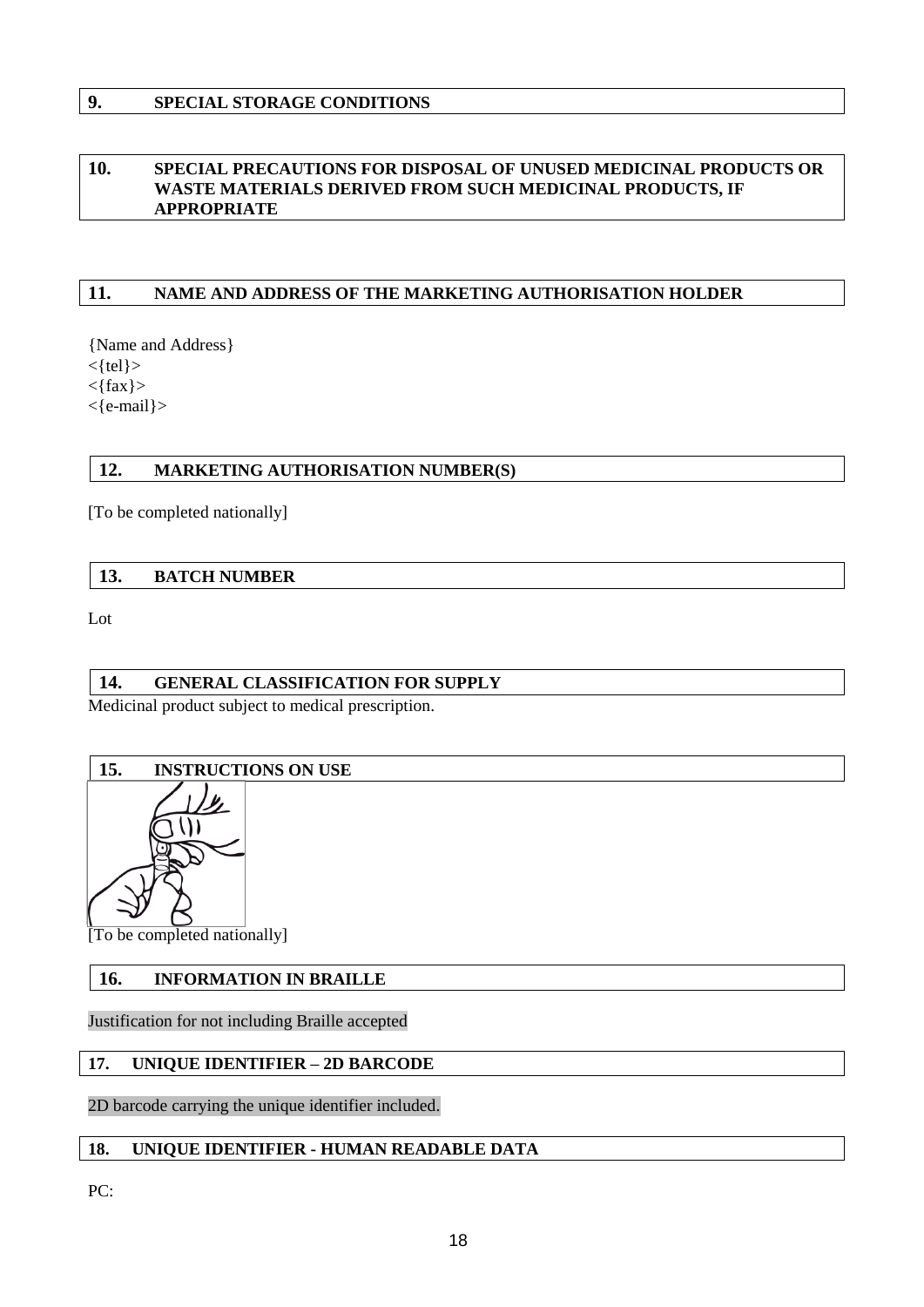SN: NN: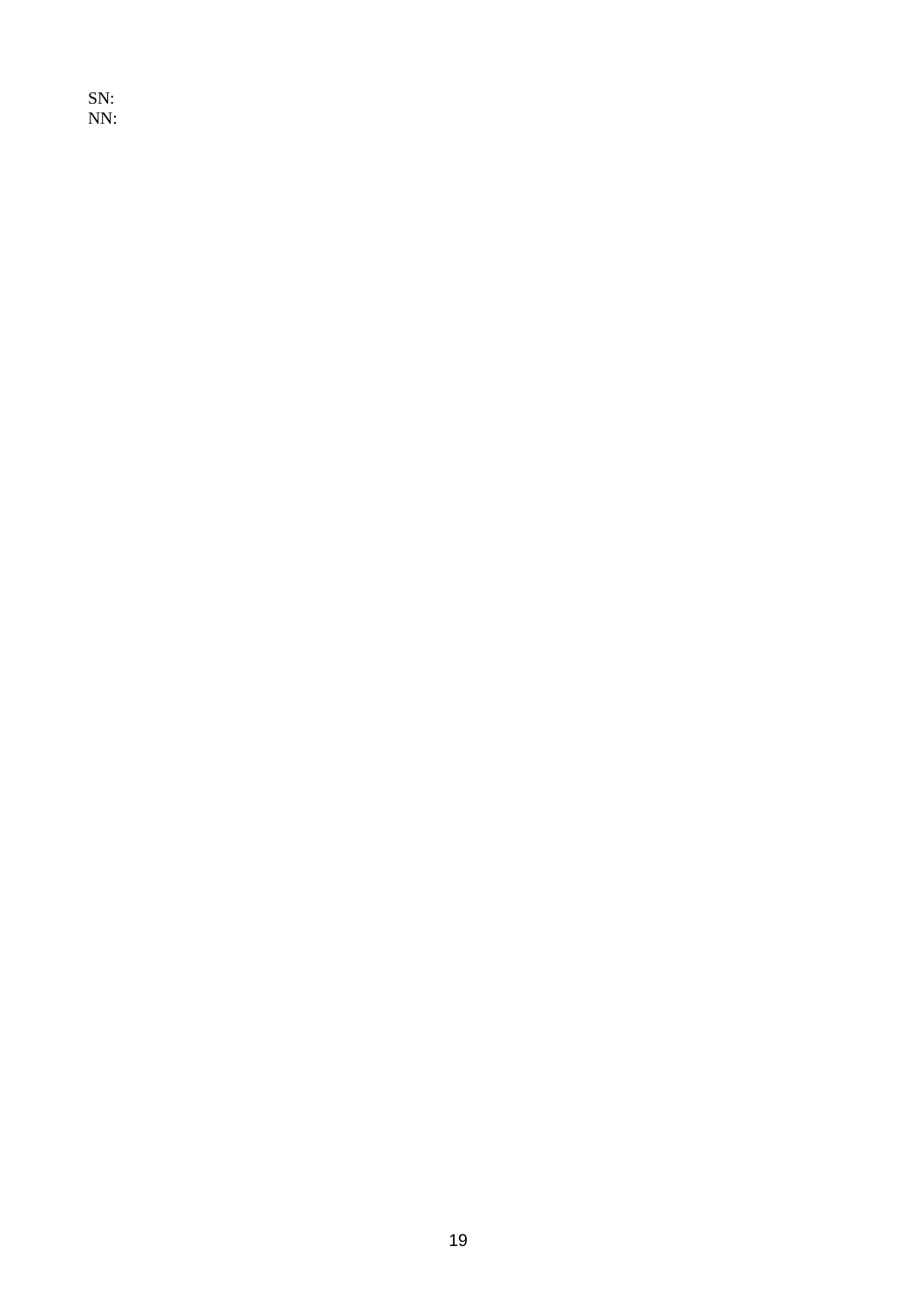# **MINIMUM PARTICULARS TO APPEAR ON SMALL IMMEDIATE PACKAGING UNITS**

# **AMPOULE**

# **1. NAME OF THE MEDICINAL PRODUCT AND ROUTE(S) OF ADMINISTRATION**

Nebido 1000 mg/4 ml, solution for injection Testosterone undecanoate

# **2. METHOD OF ADMINISTRATION**

i.m. injection

**3. EXPIRY DATE**

EXP: {MM-YYYY}

# **4. BATCH NUMBER**

LOT

# **5. CONTENTS BY WEIGHT, BY VOLUME OR BY UNIT**

4 ml ampoule

# **6. OTHER**

For intramuscular injection only For use as directed by a medical practitioner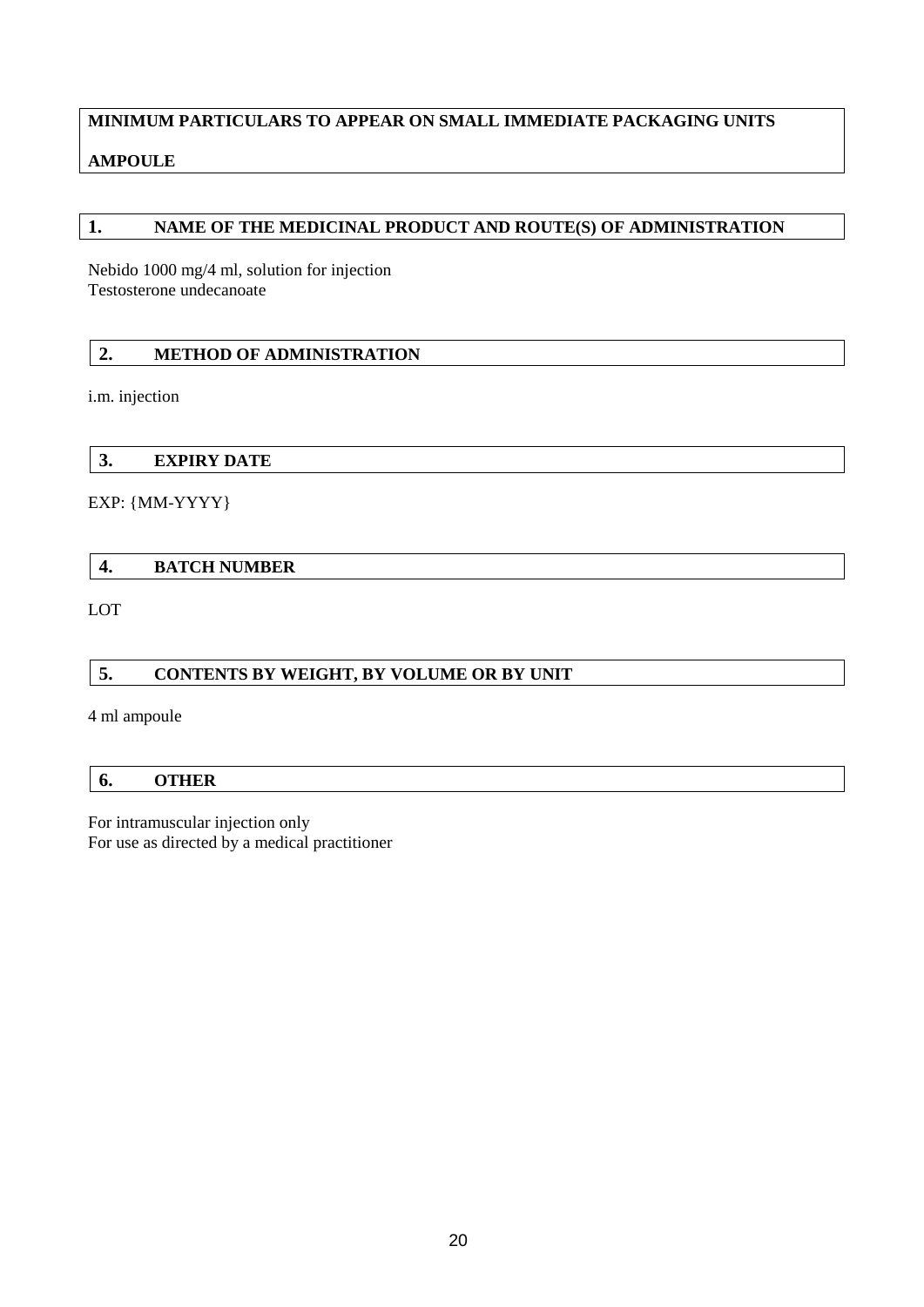# **PARTICULARS TO APPEAR ON THE OUTER PACKAGING**

# **FOLDING BOX - for vial**

# **1. NAME OF THE MEDICINAL PRODUCT**

Nebido 1000 mg/4 ml, solution for injection Testosterone undecanoate

# **2. STATEMENT OF ACTIVE SUBSTANCE(S)**

1 ml contains

Testosterone undecanoate 250 mg

# **3. LIST OF EXCIPIENTS**

Benzyl benzoate, castor oil refined

# **4. PHARMACEUTICAL FORM AND CONTENTS**

1x4 ml vial with solution for injection

# **5. METHOD AND ROUTE(S) OF ADMINISTRATION**

i.m. injection

For use as directed by medical practioner

### **6. SPECIAL WARNING THAT THE MEDICINAL PRODUCT MUST BE STORED OUT OF THE SIGHT AND REACH OF CHILDREN**

Keep out of the sight and reach of children.

# **7. OTHER SPECIAL WARNING(S), IF NECESSARY**

For single use only Discard any unused solution For intramuscular injection only

# **8. EXPIRY DATE**

EXP: {MM-YYYY}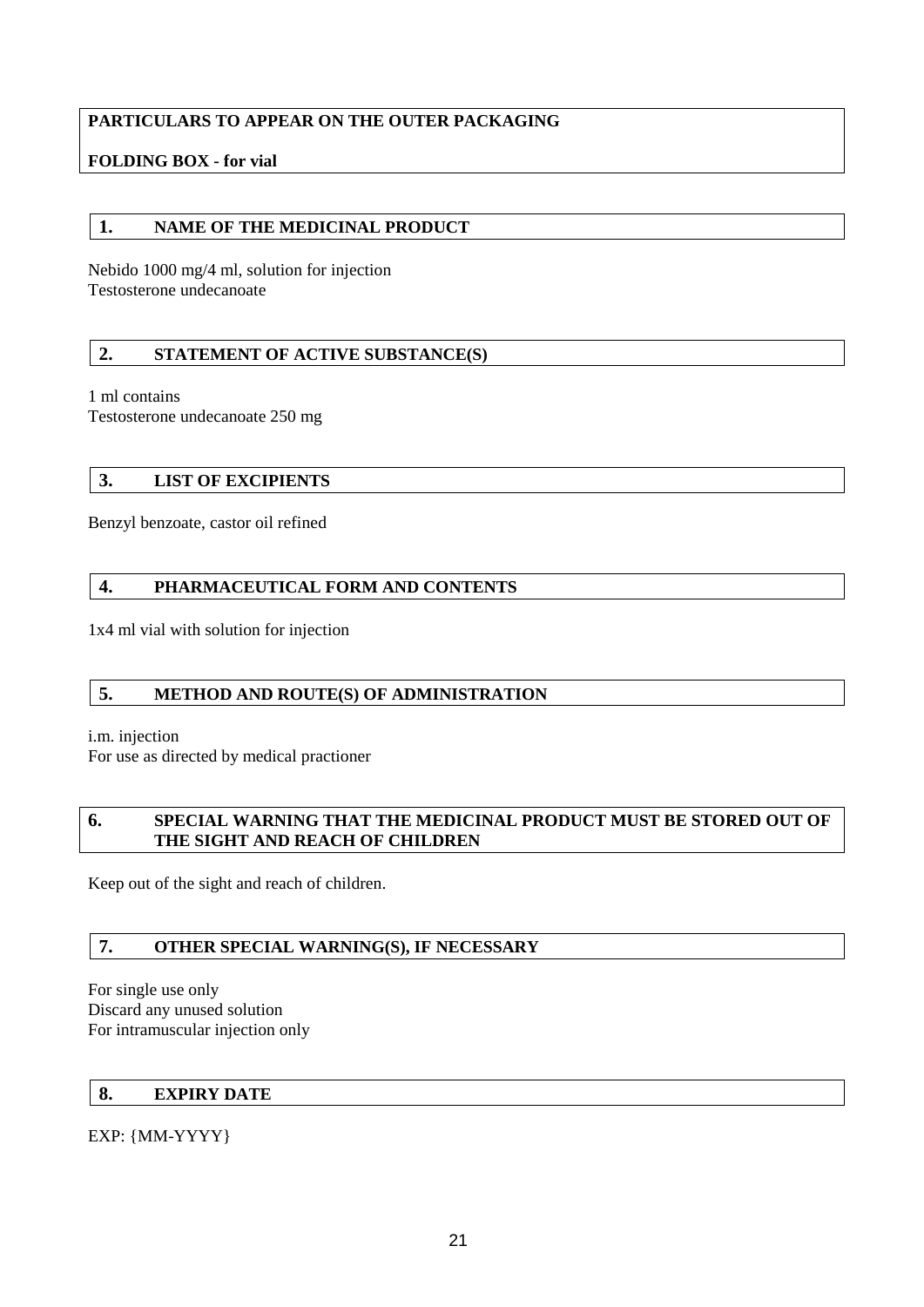# **9. SPECIAL STORAGE CONDITIONS**

# **10. SPECIAL PRECAUTIONS FOR DISPOSAL OF UNUSED MEDICINAL PRODUCTS OR WASTE MATERIALS DERIVED FROM SUCH MEDICINAL PRODUCTS, IF APPROPRIATE**

# **11. NAME AND ADDRESS OF THE MARKETING AUTHORISATION HOLDER**

{Name and Address}  $<$ {tel} $>$  $<$ {fax} > <{e-mail}>

### **12. MARKETING AUTHORISATION NUMBER(S)**

[To be completed nationally]

### **13. BATCH NUMBER**

Lot

# **14. GENERAL CLASSIFICATION FOR SUPPLY**

Medicinal product subject to medical prescription.

# **15. INSTRUCTIONS ON USE**



[To be completed nationally]

# **16. INFORMATION IN BRAILLE**

Justification for not including Braille accepted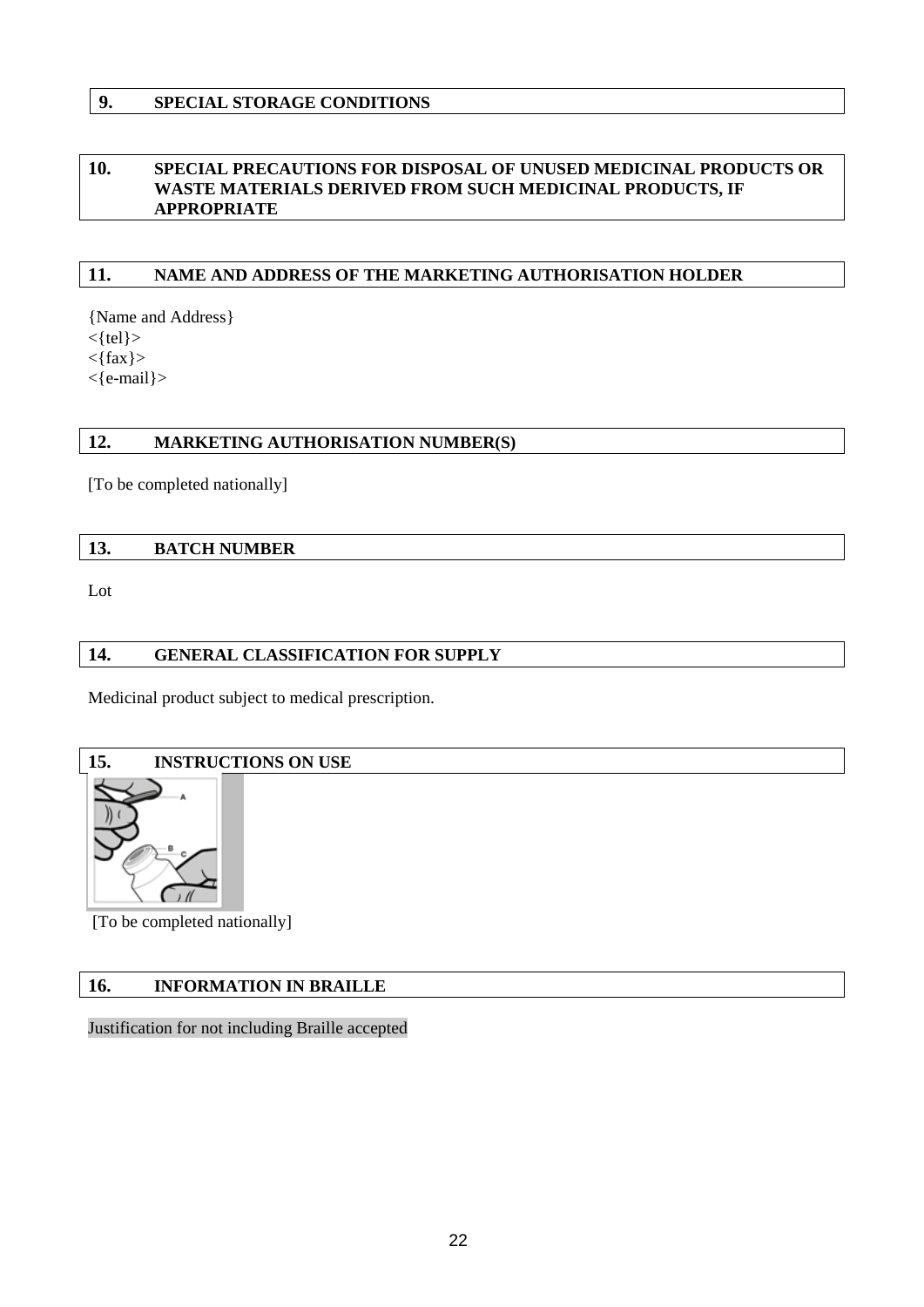# **17. UNIQUE IDENTIFIER – 2D BARCODE**

2D barcode carrying the unique identifier included.

# **18. UNIQUE IDENTIFIER - HUMAN READABLE DATA**

PC: SN:

NN: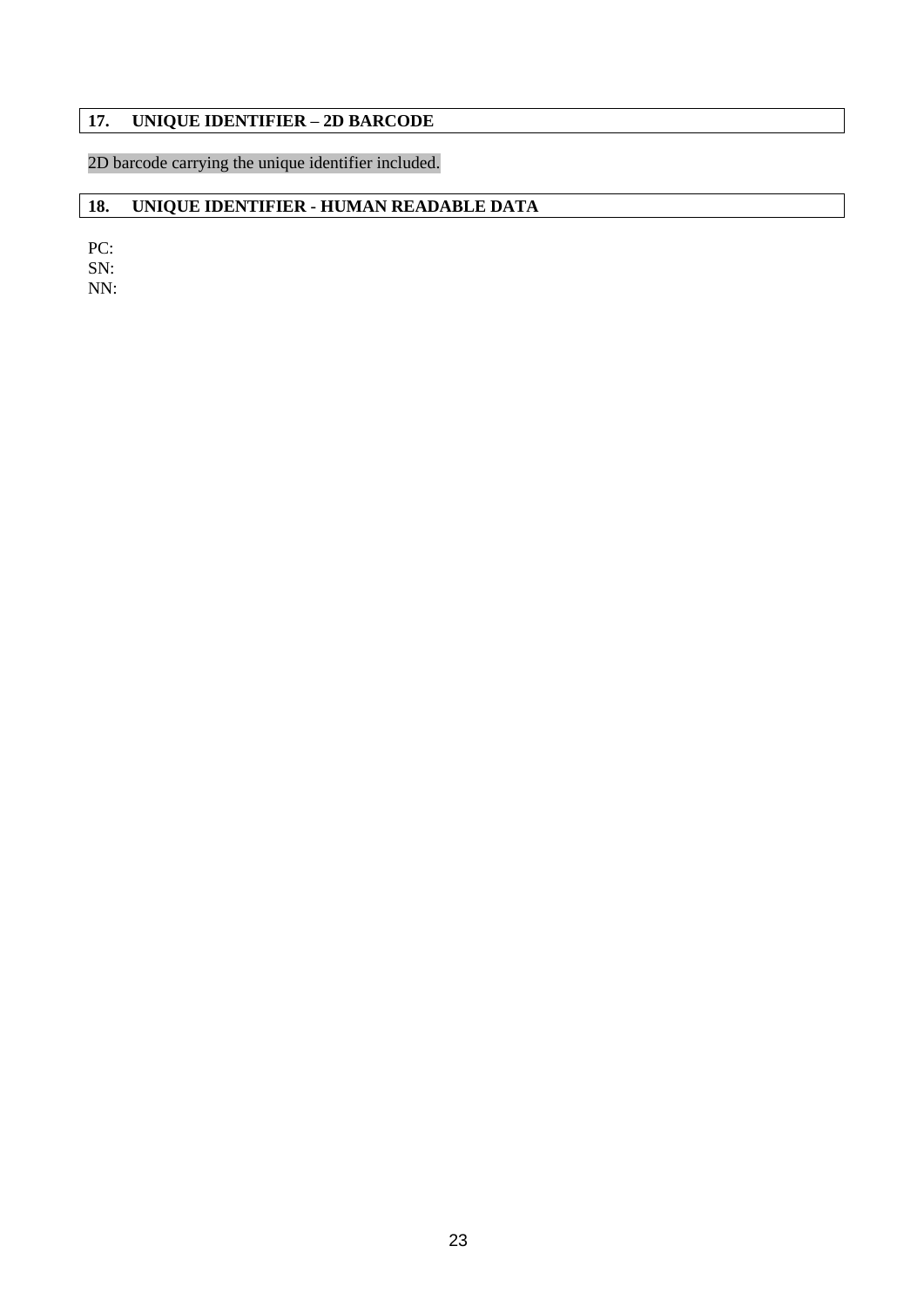# **MINIMUM PARTICULARS TO APPEAR ON SMALL IMMEDIATE PACKAGING UNITS VIAL**

# **1. NAME OF THE MEDICINAL PRODUCT AND ROUTE(S) OF ADMINISTRATION**

Nebido 1000 mg/4 ml, solution for injection Testosterone undecanoate

# **2. METHOD OF ADMINISTRATION**

i.m. injection

**3. EXPIRY DATE**

EXP: {MM-YYYY}

**4. BATCH NUMBER**

LOT

# **5. CONTENTS BY WEIGHT, BY VOLUME OR BY UNIT**

4 ml vial

### **6. OTHER**

For intramuscular injection only For use as directed by a medical practitioner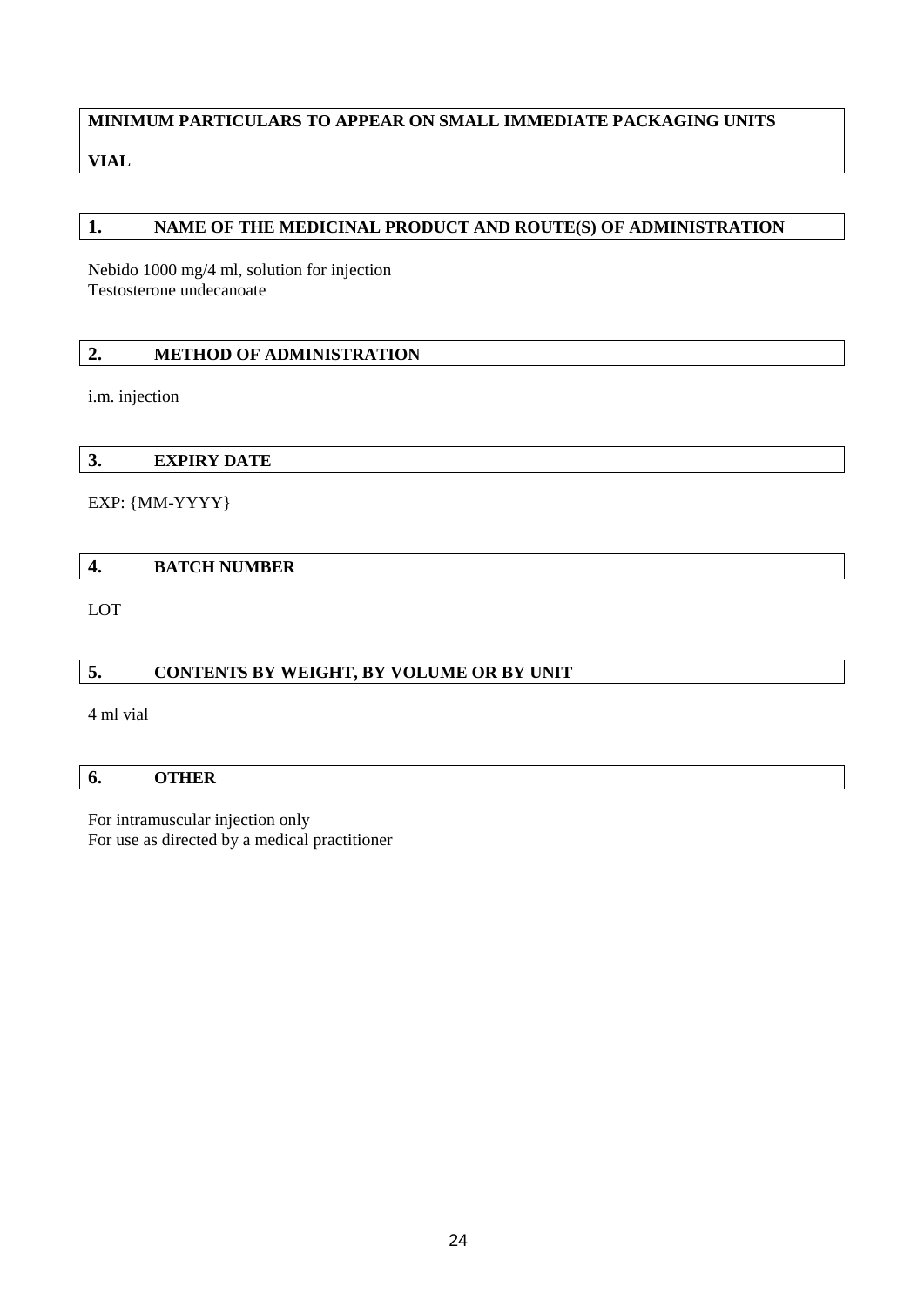# **PACKAGE LEAFLET**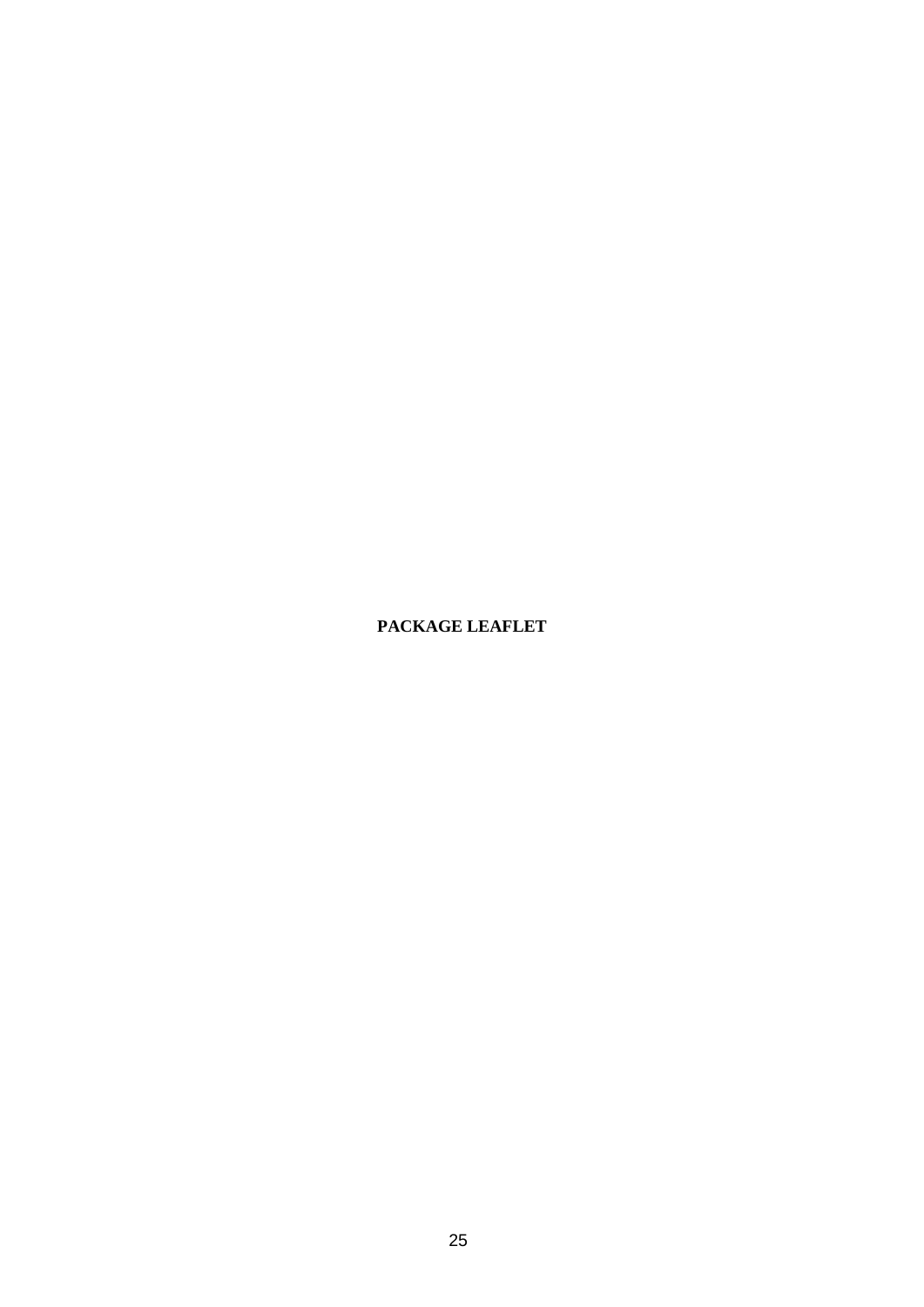# **Package leaflet: Information for the user**

### **Nebido 1000 mg/4 ml, solution for injection**

Testosterone undecanoate

## **Read all of this leaflet carefully before you are given this medicine because it contains important information for you.**

- Keep this leaflet. You may need to read it again.
- If you have any further questions, ask your doctor.
- This medicine has been prescribed for you only. Do not pass it on to others. It may harm them, even if their signs of illness are the same as yours.
- If you get any side effects, talk to your doctor. This includes any possible side effects not listed in this leaflet. See section 4.

### **What is in this leaflet**

- 1. What Nebido is and what it is used for
- 2. What you need to know before you are given Nebido
- 3. How to use Nebido
- 4. Possible side effects
- 5. How to store Nebido
- 6. Contents of the pack and other information

# **1. What Nebido is and what it is used for**

Nebido contains testosterone, a male hormone, as the active ingredient.

Nebido is injected into a muscle in your body. There it can be stored and gradually released over a period of time. Nebido is used in adult men for testosterone replacement to treat various health problems caused by a lack of testosterone (male hypogonadism). These should be confirmed by two separate blood testosterone measurements and also include clinical symptoms such as:

- impotence
- infertility
- low sex drive
- tiredness
- depressive moods
- bone loss caused by low hormone levels

### **2. What you need to know before you are given Nebido**

### **Do NOT use Nebido**

- if you are allergic to testosterone undecanoate or any of the other ingredients of this medicine (listed in section 6)
- if you have androgen-dependent cancer or suspected cancer of the prostate or of the breast
- if you have or had a liver tumour

Nebido **is not** intended for use in women.

### **Warnings and precautions**

**Talk to your doctor** before using Nebido if you have or have ever had: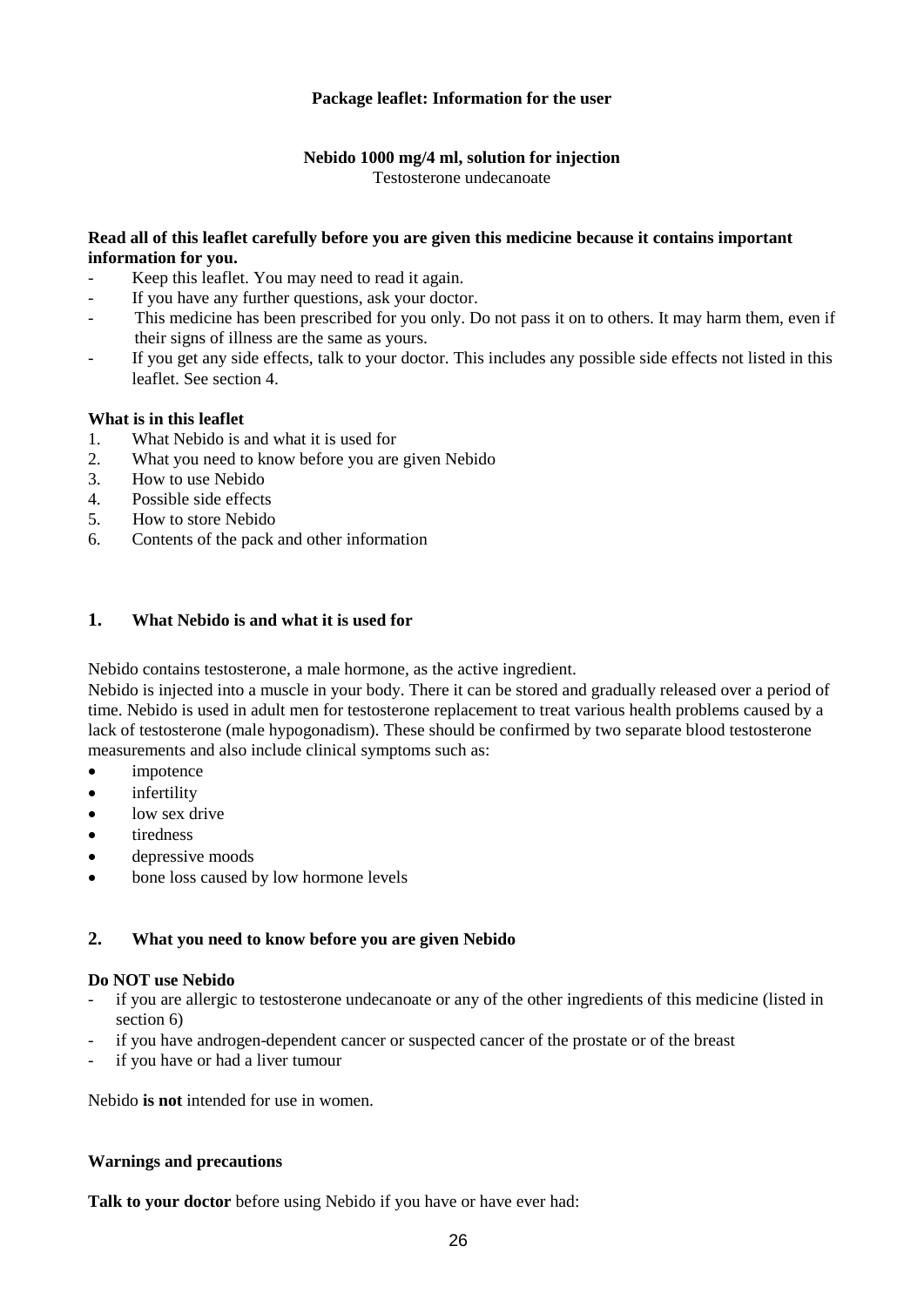- epilepsy
- heart, kidney or liver problems
- migraine
- temporary interruptions in your breathing during sleep (apnoea), as these may get worse
- cancer, as the level of calcium in your blood may need to be tested regularly
- high blood pressure or if you are treated for high blood pressure, as testosterone may cause a rise in blood pressure.
- blood clotting problems
	- bleeding disorders (i.e. haemophilia)
	- thrombophilia (an abnormality of blood coagulation that increases the risk of thrombosis blood clots in blood vessels)
	- factors that increase your risk for blood clots in a vein: previous blood clots in a vein; smoking; obesity; cancer; immobility; if one of your immediate family has had a blood clot in the leg, lung or other organ at a young age (e.g. below the age of about 50); or as you get older.

How to recognise a blood clot: painful swelling of one leg or sudden change in colour of the skin e.g. turning pale, red or blue, sudden breathlessness, sudden unexplained cough which may bring up blood; or sudden chest pain, severe light headedness or dizziness, severe pain in your stomach, sudden loss of vision. Seek urgent medical attention if you experience one of these symptoms.

**If you are suffering from severe heart, liver or kidney disease**, treatment with Nebido may cause severe complications in the form of water retention in your body sometimes accompanied by (congestive) heart failure.

The following blood checks should be carried out by your doctor before and during the treatment: testosterone blood level, full blood count.

### **If your liver is not working**

No formal studies have been performed in patients with liver impairment. You will not be prescribed Nebido if you have ever had a liver tumour (see *"Do not use Nebido").*

### **Children and adolescents**

Nebido **is not** for use in children and adolescents. There is no data available on the use of Nebido in males under 18 years of age.

### **Elderly patients (65 years or older)**

There is no need for your doctor to adjust the dose if you are over 65 (see *"Medical examination/follow up"*).

### **Muscle building and drug tests**

Nebido is **not** suitable for building muscles in healthy individuals or for increasing physical strength. Nebido might lead to positive results in drug tests.

#### **Drug abuse and dependence**

Always take this medicine exactly as your doctor or pharmacist has told you.

Abuse of testosterone, especially if you take too much of this medicine alone or with other anabolic androgenic steroids, can cause serious health problems to your heart and blood vessels (that can lead to death), mental health and/or the liver.

Individuals who have abused testosterone may become dependent and may experience withdrawal symptoms when the dosage changes significantly or is stopped immediately. You should not abuse this medicine alone or with other anabolic androgenic steroids because it carries serious health risks. (See "*Possible side effects*".)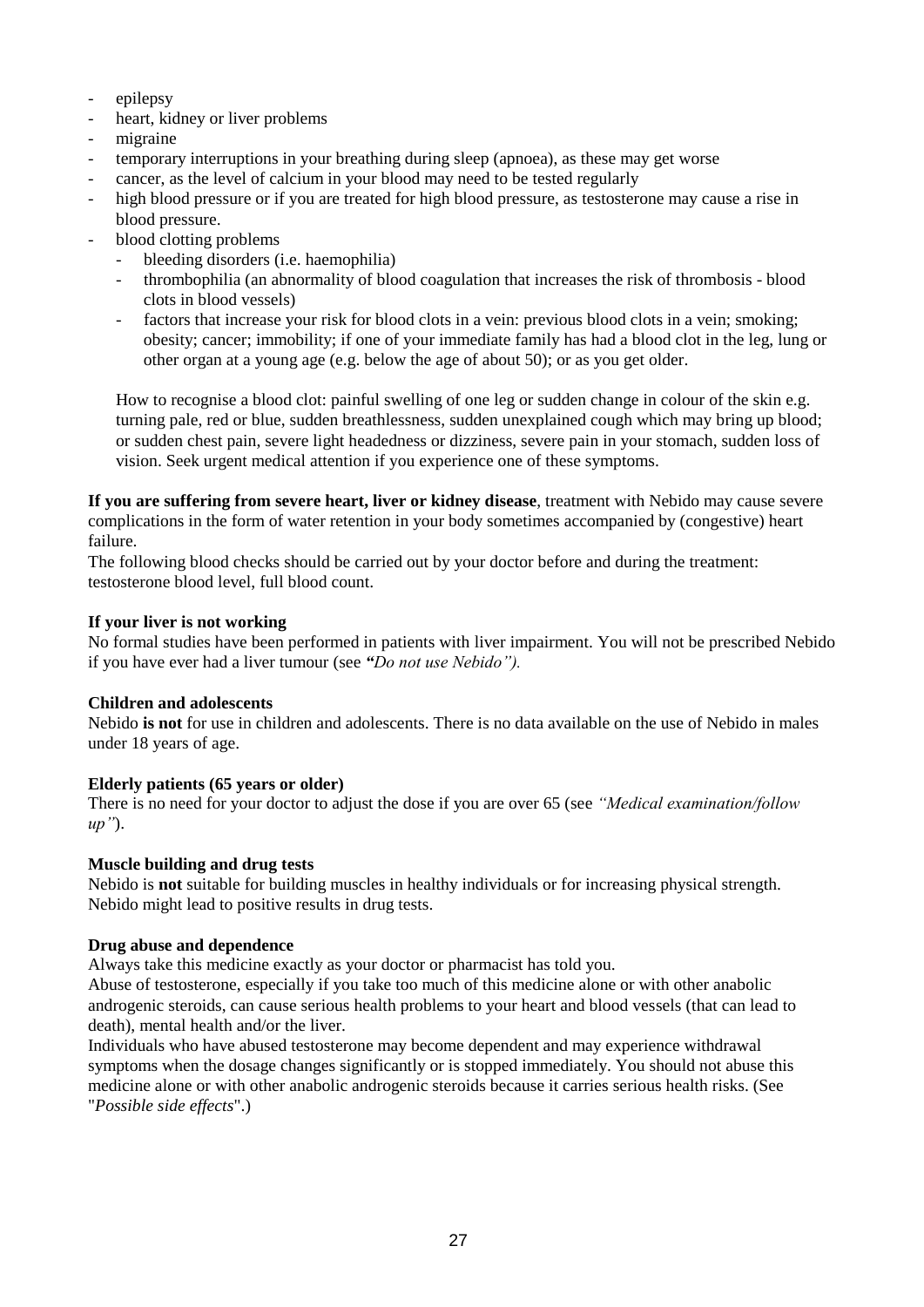# **Medical examination/Follow-up**

Male hormones may increase the growth of prostate cancer and enlarged prostate glands (benign prostatic hypertrophy). Before your doctor injects Nebido, he/she will examine you to check that you do not have prostate cancer.

Your doctor will regularly examine your prostate and breast, especially if you are elderly. He/she will also take regular blood samples.

Following the use of hormonal substances such as androgen compounds, cases of benign (non-cancerous) and malignant (cancerous) liver tumours have been observed to occur.

### **Other medicines and Nebido**

**Tell your doctor or pharmacist** if you are using or have recently used or might **use any other medicines**, including medicines obtained without a prescription. The doctor may need to adjust the dose if you are using any of the following:

- the hormone ACTH or corticosteroids (used to treat various conditions such as rheumatism, arthritis, allergic conditions and asthma): Nebido may increase the risk of water retention, especially if your heart and liver are not working properly
- blood-thinning tablets (coumarin derived oral anticoagulants) since this can increase the risk of bleeding. Your doctor will check the dose.
- medicines used to treat diabetes. It may be necessary to adjust the dose of your blood sugar reducing medicine. Like other androgens, testosterone may increase the effect of insulin.

**Please be sure to inform your doctor if you suffer from a disturbance of blood clotting**, because this is important for your doctor to know before deciding to inject Nebido.

Nebido may also affect the results of some laboratory tests (e.g. thyroid gland). Tell your doctor or the laboratory staff that you are using Nebido.

### **Pregnancy and breast-feeding**

Nebido is not for use in women and must not be used in pregnant or breast-feeding women.

### **Fertility**

Treatment with high doses of testosterone preparations commonly may reversibly stop or reduce sperm production (see also under "Possible side effects").

### **Driving and using machines**

Nebido has no observed effect on your ability to drive or use machines.

### **Nebido contains benzyl benzoate**

Nebido contains 2000 mg benzyl benzoate in each 4 ml ampoule/vial which is equivalent to 500 mg/ml.

### **3. How to use Nebido**

Your doctor will inject Nebido (1 ampoule / vial) very slowly into a muscle. He/she will give you the injections every 10 to 14 weeks. This is enough to maintain sufficient testosterone levels without leading to a build-up of testosterone in the blood.

Nebido is strictly for intramuscular injection. Special care will be taken to avoid injection into a blood vessel (see **"***Administration*").

### **Start of treatment**

Your doctor will measure your blood testosterone levels before starting treatment and during the early stages of treatment. Your doctor may give you the second injection after only six weeks in order to quickly reach the necessary testosterone level. This will depend on your symptoms and testosterone levels.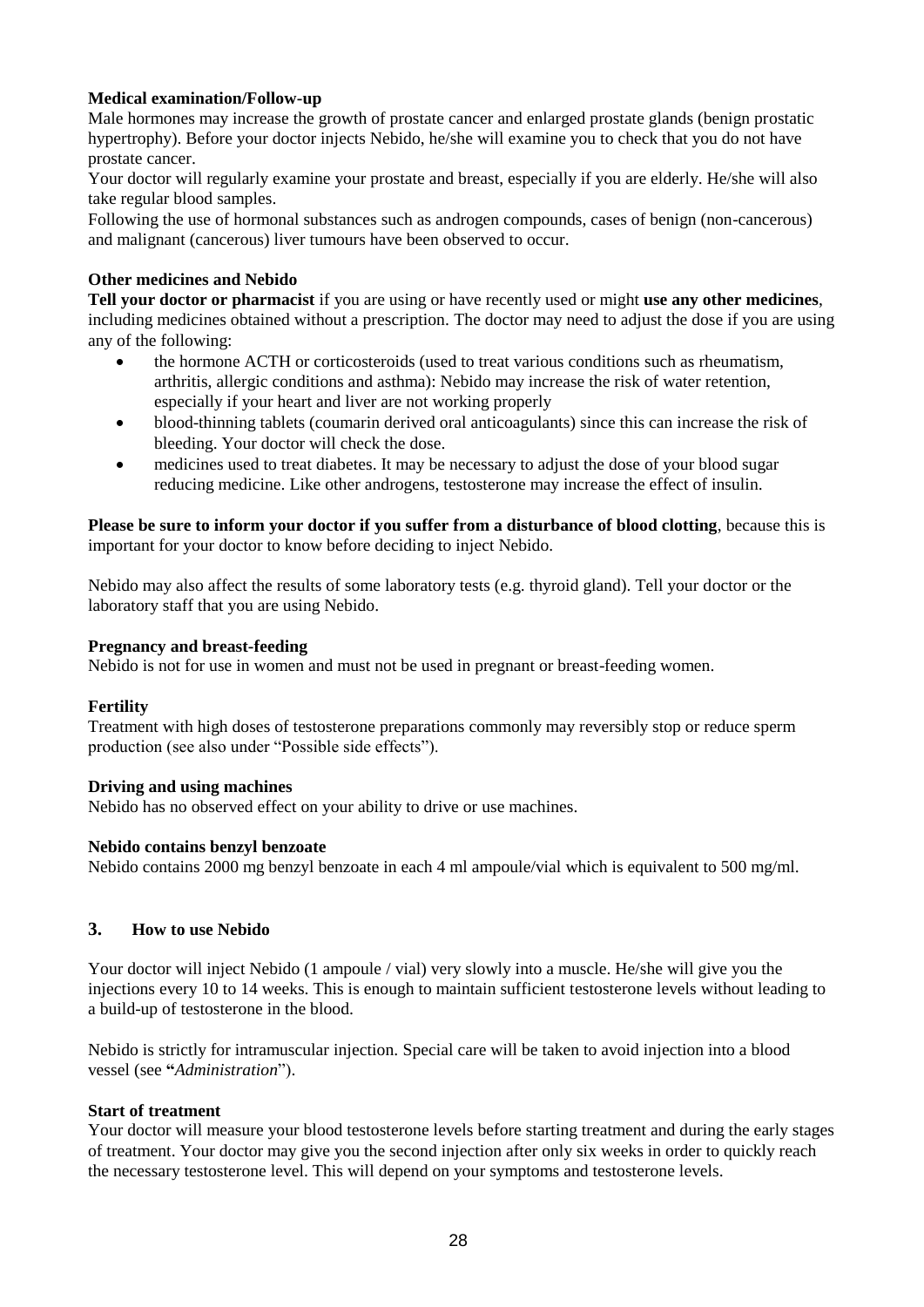# **Maintaining your Nebido levels during treatment**

The injection interval should always be within the recommended range of 10 to 14 weeks. Your doctor will measure your testosterone levels regularly at the end of an injection interval to make sure it is at the right level. If the level is too low, your doctor may decide to give you injections more often. If your testosterone levels are high, your doctor may decide to give you injections less often. Do not miss your injection appointments. Otherwise, your optimum level of testosterone will not be maintained.

If you think that the effect of Nebido is too strong or too weak, talk to your doctor.

# **If you use more Nebido than you should**

Symptoms of having too much Nebido include:

- **•** irritability
- nervousness
- weight gain
- long-lasting or frequent erections

Tell your doctor, if you have any of these. Your doctor will inject it less often or will stop treatment.

# **4. Possible side effects**

Like all medicines, this medicine can cause side effects, although not everybody gets them.

The **most common side effects** are acne and pain where the injection is given.

**Common side effects** (may affect up to 1 in 10 patients):

- abnormally high levels of red blood cells
- weight gain
- hot flushes
- acne
- enlarged prostate and associated problems
- various reactions where the injection was given (e.g. pain, bruising or irritation)

# **Uncommon side effects** (may affect up to 1 in 100 patients):

- allergic reaction
- increased appetite, changes in blood test results (e.g. increased blood sugars or fats)
- depression, emotional disorder, insomnia, restlessness, aggression, or irritability
- headache, migraine, or tremor
- cardiovascular disorder, high blood pressure, or dizziness
- bronchitis, sinusitis, cough, shortness of breath, snoring, or voice problems
- diarrhoea, or nausea
- changes in liver test results
- hair loss, or various skin reactions (e.g. itching, reddening or dry skin)
- joint pain, pain in limbs, muscle problems (e.g. spasm, pain or stiffness), or an increased creatine phosphokinase in the blood
- urinary tract disorders (e.g. decreased flow of urine, urinary retention, urge to pass urine at night)
- prostatic disorders (e.g. prostatic intraepithelial neoplasia, or hardening or inflammation of the prostate), changes in sexual appetite, painful testicles, painful, hardened or enlarged breasts, or increased levels of male and female hormones
- tiredness, general feeling of weakness, excessive sweating, or night sweat

# **Rare side effects** (may affect up to 1 in 1000 patients):

• The oily liquid Nebido may reach the lungs (pulmonary micro embolism of oily solutions) which can in rare cases lead to signs and symptoms such as cough, shortness of breath, feeling generally unwell,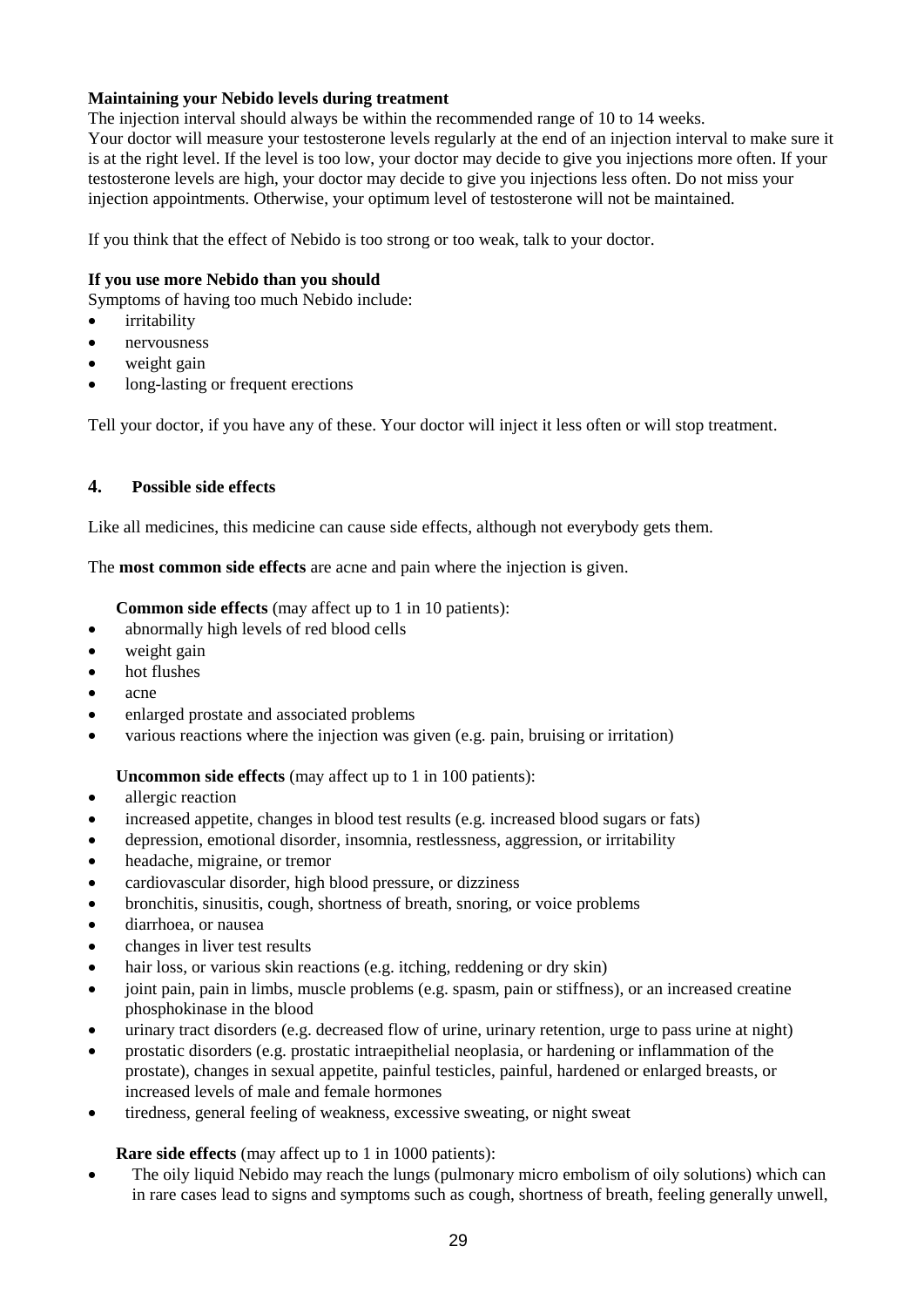excessive sweating, chest pain, dizziness, "pins and needles", or fainting. These reactions may occur during or immediately after the injection and are reversible.

Suspected anaphylactic reactions after Nebido injection have been reported.

In addition to the side effects listed above the following have been reported following treatment with preparations containing testosterone: nervousness, hostility, brief interruptions in breathing during sleep, various skin reactions including dandruff and oily skin, increased hair growth, more frequent erections, and very rare cases of yellowing of the skin and eyes (jaundice).

Treatment with high doses of testosterone preparations commonly stops or reduces sperm production, although this returns to normal after treatment ceases. Testosterone replacement therapy of poorly functioning testicles (hypogonadism) can in rare cases cause persistent, painful erections (priapism). High-dosed or long-term administration of testosterone occasionally increases the occurrences of water retention and oedema (swelling due to fluid retention).

For testosterone products in general a common risk of increased red blood cell count, haematocrit (percentage of red blood cells in blood) and haemoglobin (the component of red blood cells that carries oxygen), were observed by periodic blood tests.

### **Reporting of side effects**

If you get any side effects, talk to your doctor or pharmacist. This includes any possible side effects not listed in this leaflet. You can also report side effects directly via the national reporting system listed in [Appendix V.](http://www.ema.europa.eu/docs/en_GB/document_library/Template_or_form/2013/03/WC500139752.doc) By reporting side effects you can help provide more information on the safety of this medicine.

### **5. How to store Nebido**

Keep this medicine out of the sight and reach of children.

This medicinal product does not require any special storage conditions.

**Do not** use this medicine after the expiry date which is stated on the carton and the label after "EXP". The expiry date refers to the last day of that month.

**Do not** throw away any medicines via wastewater or household waste. Ask your pharmacist how to throw away medicines you no longer use. These measures will help to protect the environment.

### **6. Contents of the pack and other information**

### **What Nebido contains**

The active substance is testosterone undecanoate 250 mg/ml (corresponding to 157.9 mg testosterone). One ampoule / vial contains 1000 mg testosterone undecanoate (corresponding to 631.5 mg testosterone).

The other ingredients are benzyl benzoate and refined castor oil.

### **What Nebido looks like and contents of the pack**

Nebido is a clear, yellowish oily liquid. The contents of the packs are:

1 brown glass ampoule / brown glass vial with 4 ml solution for injection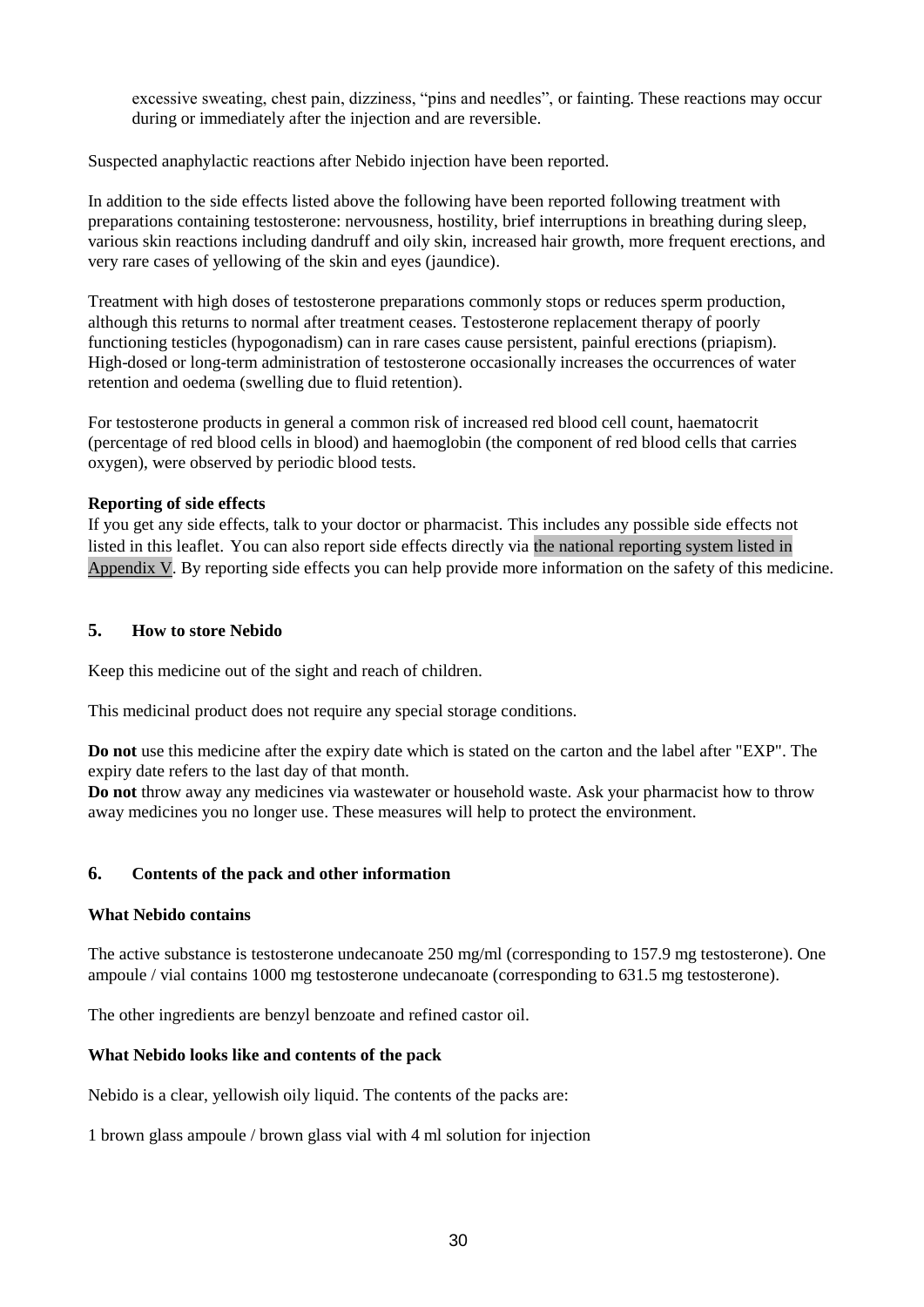# **Marketing Authorisation Holder and Manufacturer**

# Marketing Authorisation Holder

[to be completed nationally]

**Manufacturer** 

Bayer AG D – 13342 Berlin Germany

# **This medicinal product is authorised in the Member States of the EEA under the following names:**

- Cyprus, Czech Republic, Greece, Denmark, Estonia, Latvia, Luxembourg, Malta, Poland and Portugal: **Nebido**
- Austria: **Nebido 1000 mg/4 ml Injektionslösung**
- Belgium: **Nebido 1000 mg/4 ml, oplossing voor injectie**
- Croatia: **Nebido 1000 mg/4 ml otopina za injekciju**
- Finland: **Nebido 1000 mg/4 ml injektioneste, liuos**
- France: **Nebido 1000 mg/4 ml, solution injectable**
- Germany: **Nebido 1000 mg Injektionslösung**
- Hungary**: Nebido 250 mg/ml oldatos injekció**
- Iceland: **Nebido 1000 mg/4 ml stungulyf, lausn**
- Italy**: NEBID 1000 mg/4ml soluzione iniettabile**
- Lithuania**: Nebido 1000 mg/4 ml injekcinis tirpalas**
- Netherlands: **Nebido 1000 mg/4 ml**
- Norway**: Nebido 1000 mg/4 ml injeksjonsvæske, oppløsning**
- Slovak Republic: **Nebido 1000 mg/4 ml injekčný roztok**
- Slovenia**: Nebido 1000 mg/4 ml raztopina za injiciranje**
- Spain: **REANDRON 1000 MG/ 4 ML SOLUCIÓN INYECTABLE**
- Sweden: **Nebido, 1000 mg/4 ml injektionsvätska, lösning**
- UK and Ireland: **Nebido 1000mg/4ml, solution for injection**

**This leaflet was last revised in** {MM/YYYY}.

----------------------------------------------------------------------------------------------------------------------------- The following information is intended for healthcare professionals only:

At cold storage temperatures the properties of this oil-based solution might temporarily change (e.g. higher viscosity, cloudiness). If stored at cold temperature, the product should be brought to room or body temperature before use.

The solution for intramuscular injection is to be visually inspected prior to use and only clear solutions free from particles should be used.

The contents of an ampoule / vial are to be injected intramuscularly immediately after opening the ampoule / vial.

The medicinal product is for single use only and any unused solution should be discarded.

# Administration

Special care must be given to avoid intravasal injection.